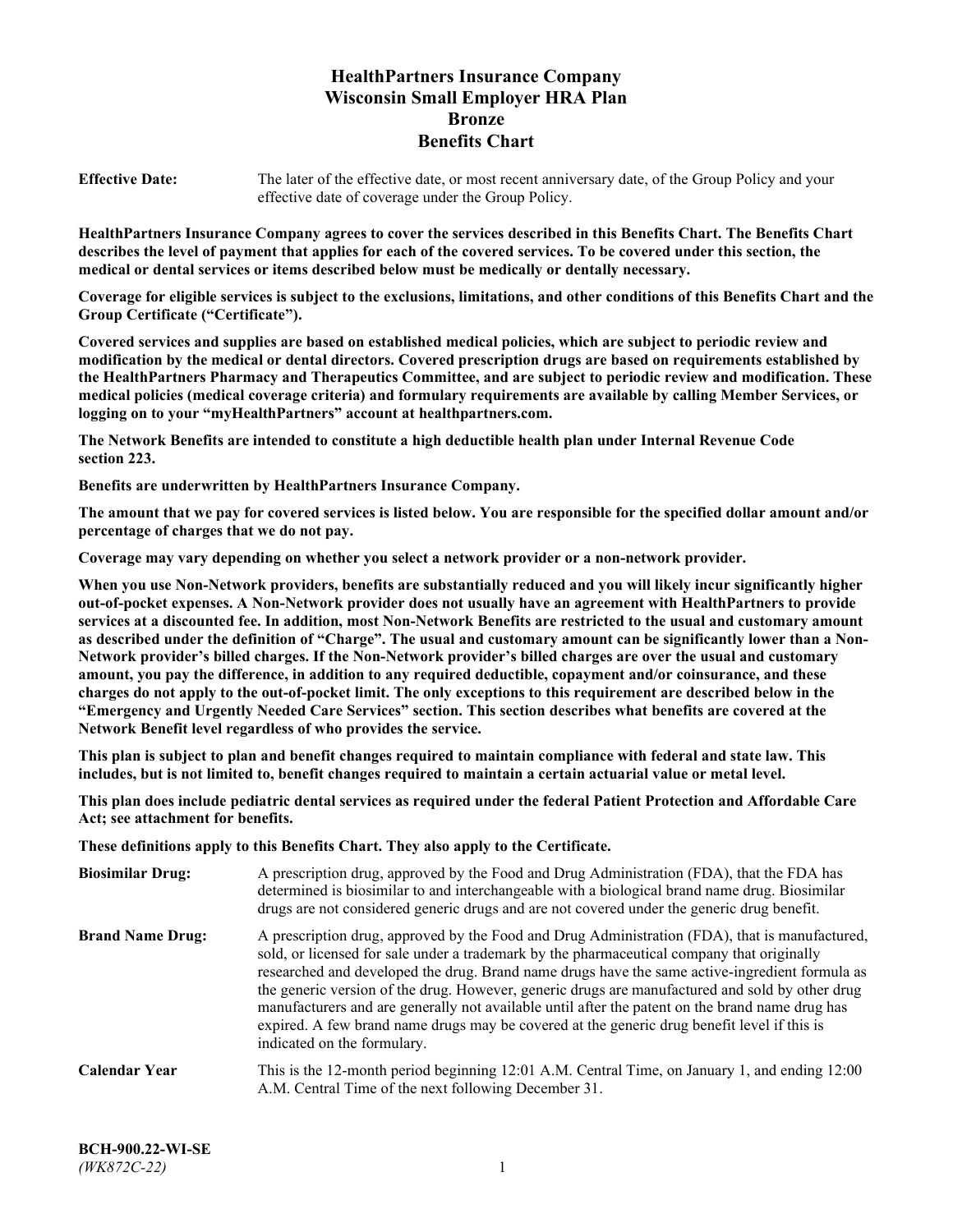| <b>Charge:</b> | For covered services delivered by a network provider, this is the provider's discounted fee for a<br>given medical/surgical service, procedure or item.                                                                                                                                                                                                                                                                                                                                                                                                                                                                                                                                                                 |
|----------------|-------------------------------------------------------------------------------------------------------------------------------------------------------------------------------------------------------------------------------------------------------------------------------------------------------------------------------------------------------------------------------------------------------------------------------------------------------------------------------------------------------------------------------------------------------------------------------------------------------------------------------------------------------------------------------------------------------------------------|
|                | For covered services delivered by non-network providers, a contracted rate may apply if such<br>arrangement is available to HealthPartners.                                                                                                                                                                                                                                                                                                                                                                                                                                                                                                                                                                             |
|                | For the usual and customary charge for covered services delivered by non-network providers, our<br>payment is calculated using one of the following options, depending on availability: 1) a<br>percentage of the Medicare fee schedule; 2) a comparable schedule if the service is not on the<br>Medicare fee schedule; or 3) a commercially reasonable rate for such service if a fee schedule is<br>not available.                                                                                                                                                                                                                                                                                                   |
|                | The usual and customary charge is the maximum amount allowed that we consider in the<br>calculation of the payment of charges incurred for certain covered services. You must pay for any<br>charges above the usual and customary charge, and they do not apply to the out-of-pocket limit.                                                                                                                                                                                                                                                                                                                                                                                                                            |
|                | A charge is incurred for covered ambulatory medical and surgical services, on the date the service<br>or item is provided. A charge is incurred for covered inpatient services, on the date of admission to<br>a hospital. To be covered, a charge must be incurred on or after your effective date and on or<br>before the termination date.                                                                                                                                                                                                                                                                                                                                                                           |
|                | Copayment/Coinsurance: The specified dollar amount, or percentage, of charges incurred for covered services, which we do<br>not pay, but which you must pay, each time you receive certain medical services, procedures or<br>items. Our payment for those covered services or items begins after the copayment or coinsurance<br>is satisfied. Covered services or items requiring a copayment or coinsurance are specified in this<br>Benefits Chart.                                                                                                                                                                                                                                                                 |
|                | For services provided by a network provider:<br>An amount which is listed as a flat dollar copayment is applied to a network provider's discounted<br>charge for a given service. However, if the network provider's discounted charge for a service or<br>item is less than the flat dollar copayment, you will pay the network provider's discounted charge.<br>An amount which is listed as a percentage of charges or coinsurance is based on the network<br>provider's discounted charges, calculated at the time the claim is processed, which may include an<br>agreed upon fee schedule rate for case rate or withhold arrangements.                                                                            |
|                | For services provided by a non-network provider:<br>Any copayment or coinsurance is applied to the lesser of the provider's charges or the usual and<br>customary charge for a service.                                                                                                                                                                                                                                                                                                                                                                                                                                                                                                                                 |
|                | A copayment or coinsurance is due at the time a service is provided, or when billed by the<br>provider. The copayment or coinsurance applicable for a scheduled visit with a HealthPartners<br>network provider will be collected for each visit, late cancellation and failed appointment.                                                                                                                                                                                                                                                                                                                                                                                                                             |
| Deductible:    | The specified dollar amount of charges incurred for covered services, which we do not pay, but an<br>enrollee or a family has to pay first in a calendar year. Our payment for those services or items<br>begins after the deductible is satisfied. For network providers, the amount of the charges that apply<br>to the deductible are based on the network provider's discounted charges, calculated at the time<br>the claim is processed, which may include an agreed upon fee schedule rate for case rate or<br>withhold arrangements. For non-network providers, the amount of charges that apply to the<br>deductible are the lesser of the provider's charges or the usual and customary charge for a service. |
|                | Any amounts paid or reimbursed by a third party, including but not limited to: point of service<br>rebates, manufacturer coupons, manufacturer debits cards or other forms of direct reimbursement<br>to an Insured for a product or service, will not apply toward your deductible, to the extent<br>permitted under state and federal law.                                                                                                                                                                                                                                                                                                                                                                            |
|                | Your plan has an embedded deductible. This means once an Insured meets the individual<br>deductible, the plan begins paying benefits for that person. If two or more members of the family<br>meet the family deductible, the plan begins paying benefits for all members of the family,<br>regardless of whether each Insured has met the individual deductible. However, an Insured may<br>not contribute more than the individual deductible toward the family deductible.                                                                                                                                                                                                                                           |
|                | All services are subject to the deductible unless otherwise indicated below in this Benefits Chart.                                                                                                                                                                                                                                                                                                                                                                                                                                                                                                                                                                                                                     |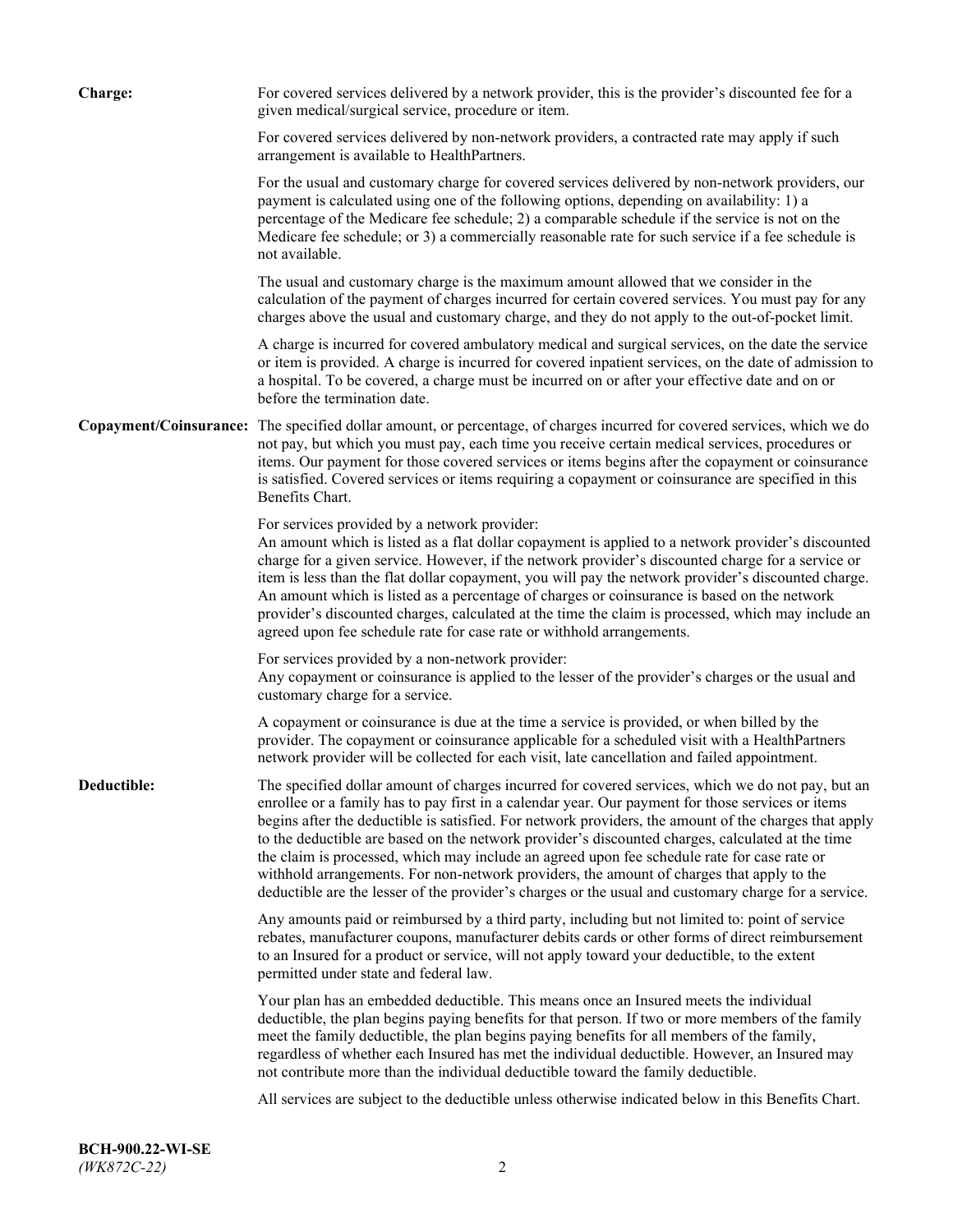| Formulary:                                 | This is a current list, which may be revised from time to time, of prescription drugs, medications,<br>equipment and supplies covered by us as indicated in this Benefits Chart which are covered at the<br>highest benefit level. Some drugs on the formulary may require prior authorization to be covered<br>as formulary drugs. The formulary, and information on drugs that require prior authorization, are<br>available by calling Member Services, or logging on to your "myHealthPartners" account at<br>healthpartners.com. |
|--------------------------------------------|---------------------------------------------------------------------------------------------------------------------------------------------------------------------------------------------------------------------------------------------------------------------------------------------------------------------------------------------------------------------------------------------------------------------------------------------------------------------------------------------------------------------------------------|
| <b>Generic Drug:</b>                       | A prescription drug, approved by the Food and Drug Administration (FDA), that the FDA has<br>determined is comparable to a brand name drug product in dosage form, strength, route of<br>administration, quality, intended use and documented bioequivalence. Generally, generic drugs<br>cost less than brand name drugs. Some brand name drugs may be covered at the generic drug<br>benefit level if this is indicated on the formulary.                                                                                           |
| <b>Lifetime Maximum</b><br><b>Benefit:</b> | The specified coverage limit actually paid by us for services and/or charges incurred by you for any<br>given procedure or diagnosis. Payment of benefits under this Benefits Chart ceases when that lifetime<br>maximum benefit is reached. You have to pay for any subsequent charges.                                                                                                                                                                                                                                              |
| <b>Non-Formulary Drug:</b>                 | This is a prescription drug, approved by the Food and Drug Administration (FDA), that is not on<br>the formulary, is medically necessary and is not investigative or experimental or otherwise<br>excluded under the Certificate.                                                                                                                                                                                                                                                                                                     |
| <b>Out-of-Pocket Expenses:</b>             | You pay the specified copayments/coinsurance and deductibles applicable for particular services,<br>subject to the out-of-pocket limit described below. These amounts are in addition to the monthly<br>premium payments.                                                                                                                                                                                                                                                                                                             |
| <b>Out-of-Pocket Limit:</b>                | You pay the copayments/coinsurance and deductibles for covered services, to the individual or<br>family out-of-pocket limit. Thereafter we cover 100% of the charges incurred for all other covered<br>services, for the rest of the calendar year. You pay amounts greater than the out-of-pocket limit if<br>you exceed any lifetime maximum benefit or any visit or day limits.                                                                                                                                                    |
|                                            | Non-Network Benefits above the usual and customary charge (see definition of charge above) do<br>not apply to the out-of-pocket limit.                                                                                                                                                                                                                                                                                                                                                                                                |
|                                            | Non-Network Benefits for transplant surgery do not apply to the out-of-pocket limit.                                                                                                                                                                                                                                                                                                                                                                                                                                                  |
|                                            | Any amounts paid or reimbursed by a third party, including but not limited to: point of service<br>rebates, manufacturer coupons, manufacturer debit cards or other forms of direct reimbursement to<br>an Insured for a product or service, will not apply as an out-of-pocket expense, to the extent<br>permitted under state and federal law.                                                                                                                                                                                      |
|                                            | You are responsible to keep track of the out-of-pocket expenses. Contact Member Services for<br>assistance in determining the amount paid by the enrollee for specific eligible services received.<br>Claims for reimbursement under the out-of-pocket limit provisions are subject to the same time<br>limits and provisions described under the "Claims Provisions" section of the Certificate.                                                                                                                                     |
| <b>Specialty Drug List:</b>                | This is a current list, which may be revised from time to time, of prescription drugs, medications,<br>equipment and supplies, which are typically bio-pharmaceuticals. The purpose of a specialty drug<br>list is to facilitate enhanced monitoring of complex therapies used to treat specific conditions.<br>Specialty drugs are covered by us as indicated in this Benefits Chart. The specialty drug list is<br>available by calling Member Services, or logging on to your "myHealthPartners" account at<br>healthpartners.com. |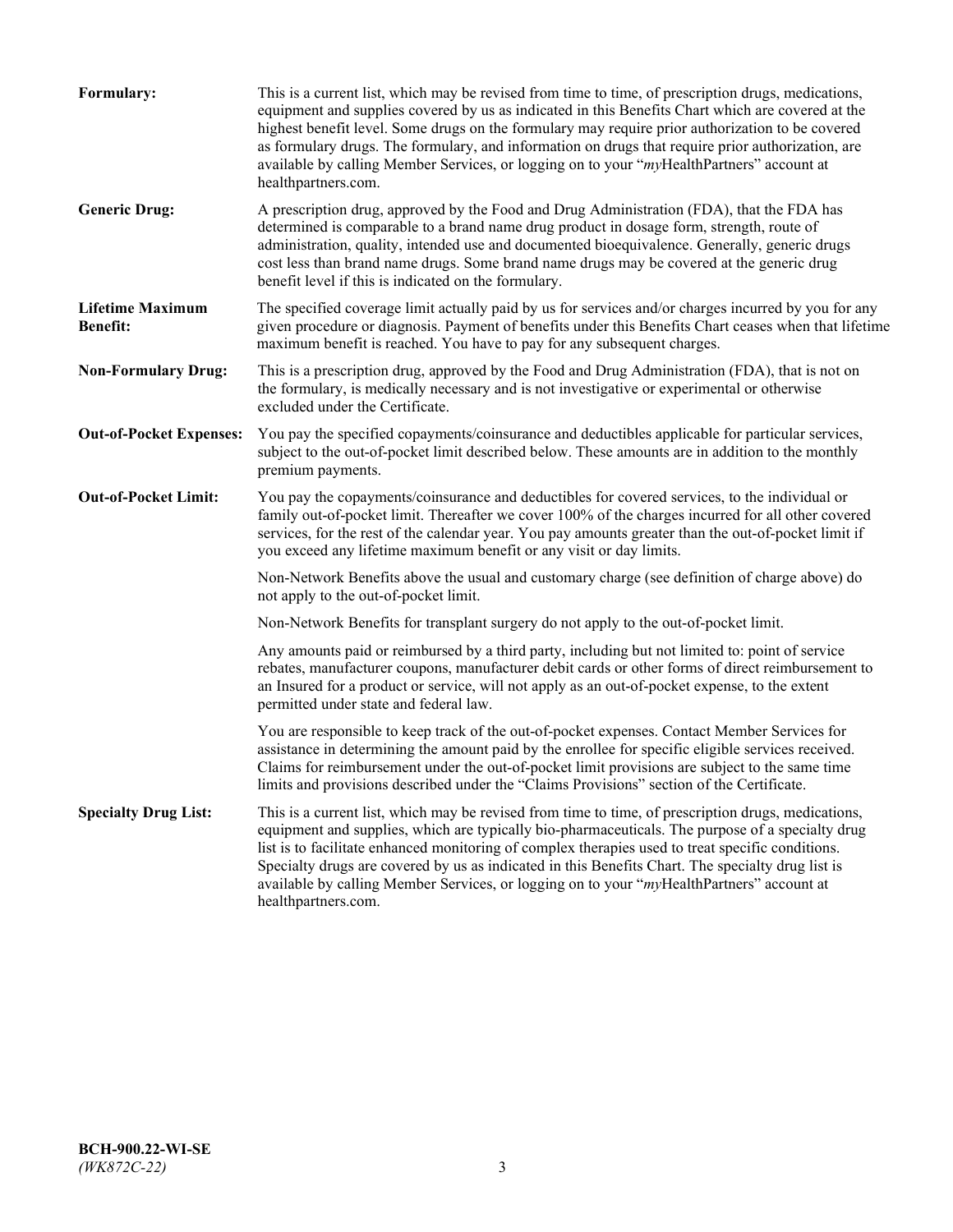### **DEDUCTIBLES AND OUT-OF-POCKET LIMITS**

#### **Individual calendar year deductible**

| <b>Network Benefits</b> | <b>Non-Network Benefits</b> |
|-------------------------|-----------------------------|
| \$6,850                 | \$10,000                    |

#### **Family calendar year deductible**

| <b>Network Benefits</b> | <b>Non-Network Benefits</b> |
|-------------------------|-----------------------------|
| \$13,700                | \$20,000                    |

Separate deductibles must be satisfied under the Network Benefits and Non-Network Benefits.

Your plan has an embedded deductible. This means once an Insured meets the individual deductible, the plan begins paying benefits for that person. If two or more members of the family meet the family deductible, the plan begins paying benefits for all members of the family, regardless of whether each Insured has met the individual deductible. However, an Insured may not contribute more than the individual deductible toward the family deductible.

Any amounts paid or reimbursed by a third party, including but not limited to: point of service rebates, manufacturer coupons, manufacturer debits cards or other forms of direct reimbursement to an Insured for a product or service, will not apply toward your deductible, to the extent permitted under state and federal law.

### **Individual calendar year out-of-pocket limit**

| Network Benefits | <b>Non-Network Benefits</b> |
|------------------|-----------------------------|
| \$7,000          | \$30,000                    |

#### **Family calendar year out-of-pocket limit**

| <b>Network Benefits</b> | <b>Non-Network Benefits</b> |
|-------------------------|-----------------------------|
| \$14,000                | \$60,000                    |

Separate Out-of-Pocket Limits must be satisfied under Network Benefits and Non-Network Benefits.

Non-Network Benefits above the usual and customary charge will not apply to the individual or family Out-of-Pocket Limit.

Non-Network Benefits for transplant surgery do not apply to the Out-of-Pocket Limit.

Any amounts paid or reimbursed by a third party, including but not limited to: point of service rebates, manufacturer coupons, manufacturer debit cards or other forms of direct reimbursement to an Insured for a product or service, will not apply as an out-of-pocket expense, to the extent permitted under state and federal law.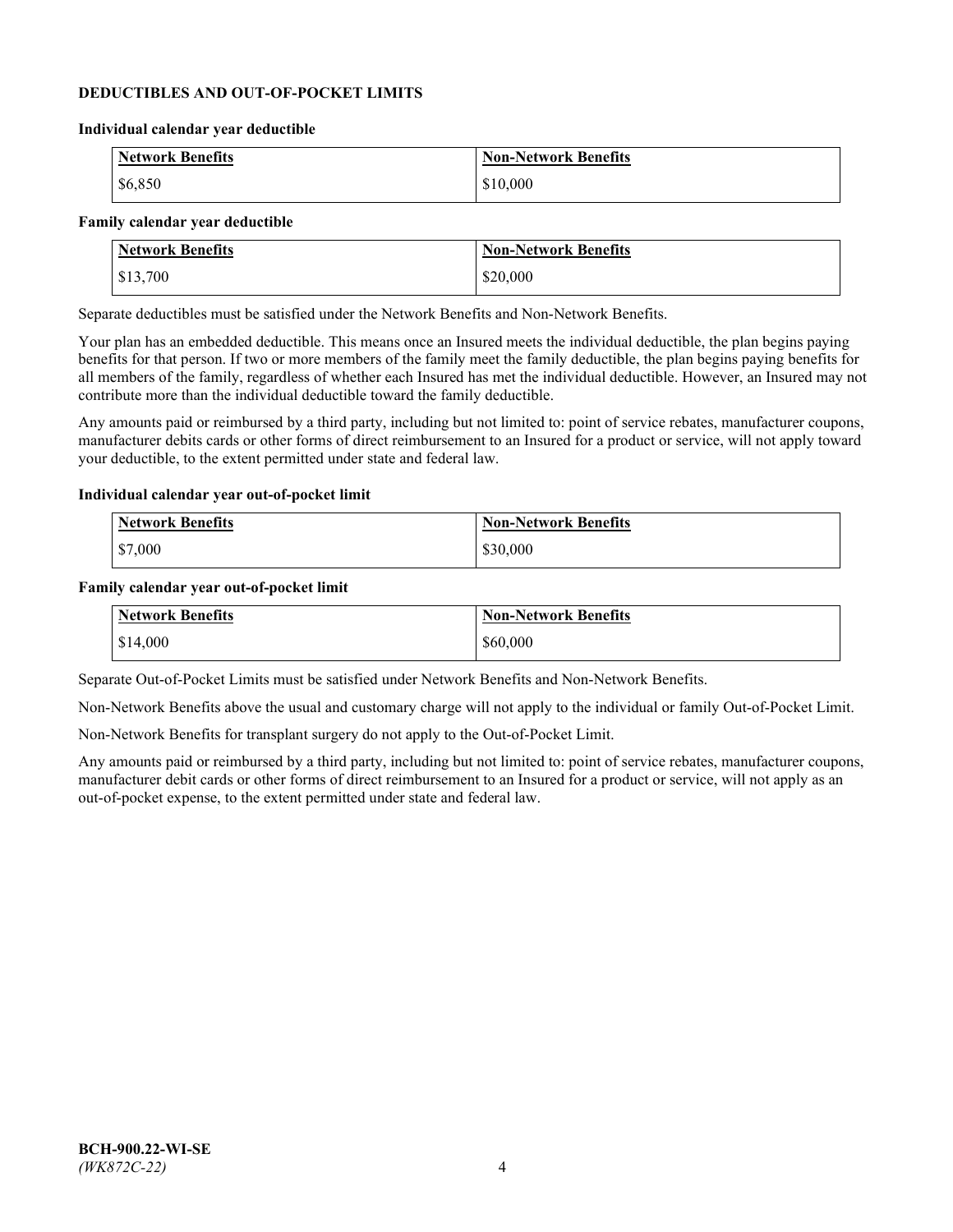# **AMBULANCE AND MEDICAL TRANSPORTATION**

## **Covered Services:**

We cover ambulance and medical transportation for medical emergencies.

We also cover medically necessary, non-emergency transportation if it meets our medical coverage criteria. Covered services and supplies are based on established medical policies, which are subject to periodic review and modification by the medical directors. These medical policies (medical coverage criteria) and applicable prior authorization requirements are available by calling Member Services, or logging on to your "*my*HealthPartners" account a[t healthpartners.com.](https://www.healthpartners.com/hp/index.html)

| <b>Network Benefits</b>       | <b>Non-Network Benefits</b> |
|-------------------------------|-----------------------------|
| 100% of the charges incurred. | See Network Benefits.       |

## **Not Covered:**

See "Services Not Covered" in the Certificate.

## **AUTISM SERVICES**

## **Covered Services:**

We cover prior authorized evidence-based intensive-level and nonintensive-level treatment of autism spectrum disorders (autism disorder, Asperger's syndrome or pervasive development disorder not otherwise specified).

Covered services are based on established medical policies, which are subject to periodic review and modification by the medical directors. These medical policies (medical coverage criteria) are available by calling Member Services, or logging on to your "*my*HealthPartners" account at [healthpartners.com.](https://www.healthpartners.com/hp/index.html)

Your network provider will coordinate the prior authorization process for any autism treatment services. You may call Member Services at 952-883-5000 or toll-free at 800-883-2177 if you have any questions or concerns regarding the authorization process.

Please call Member Services at 952-883-5000 or toll-free at 800-883-2177 to request authorization for autism treatment services from a non-network provider.

**Intensive-level services** for children diagnosed with autism spectrum disorders. Intensive-level services must begin on or after 2 years of age and end before 9 years of age. Intensive-level services, on average, are services provided for more than 20 hours of treatment per week. (The average number of hours a week is calculated over a six-month period.)

| Network Benefits                         | <b>Non-Network Benefits</b>              |
|------------------------------------------|------------------------------------------|
| 100% of the charges incurred.            | 50% of the charges incurred.             |
| Limited to 240 visits per calendar year. | Limited to 240 visits per calendar year. |

The maximum number of visits is combined for Network Benefits and Non-Network Benefits. Visit limits are based on the minimum coverage amounts available at the time of publication. Additional visits may be available if required due to revised minimum coverage amounts being issued by the Office of the Commissioner of Insurance. See our medical coverage criteria for current visit limits.

## **Intensive-level services lifetime maximum benefit**

| Network Benefits                                                     | <b>Non-Network Benefits</b>                                          |
|----------------------------------------------------------------------|----------------------------------------------------------------------|
| 4 years of cumulative services under this plan or any<br>other plan. | 4 years of cumulative services under this plan or any<br>other plan. |

The Lifetime Maximum Benefit is combined for Network Benefits and Non-Network Benefits.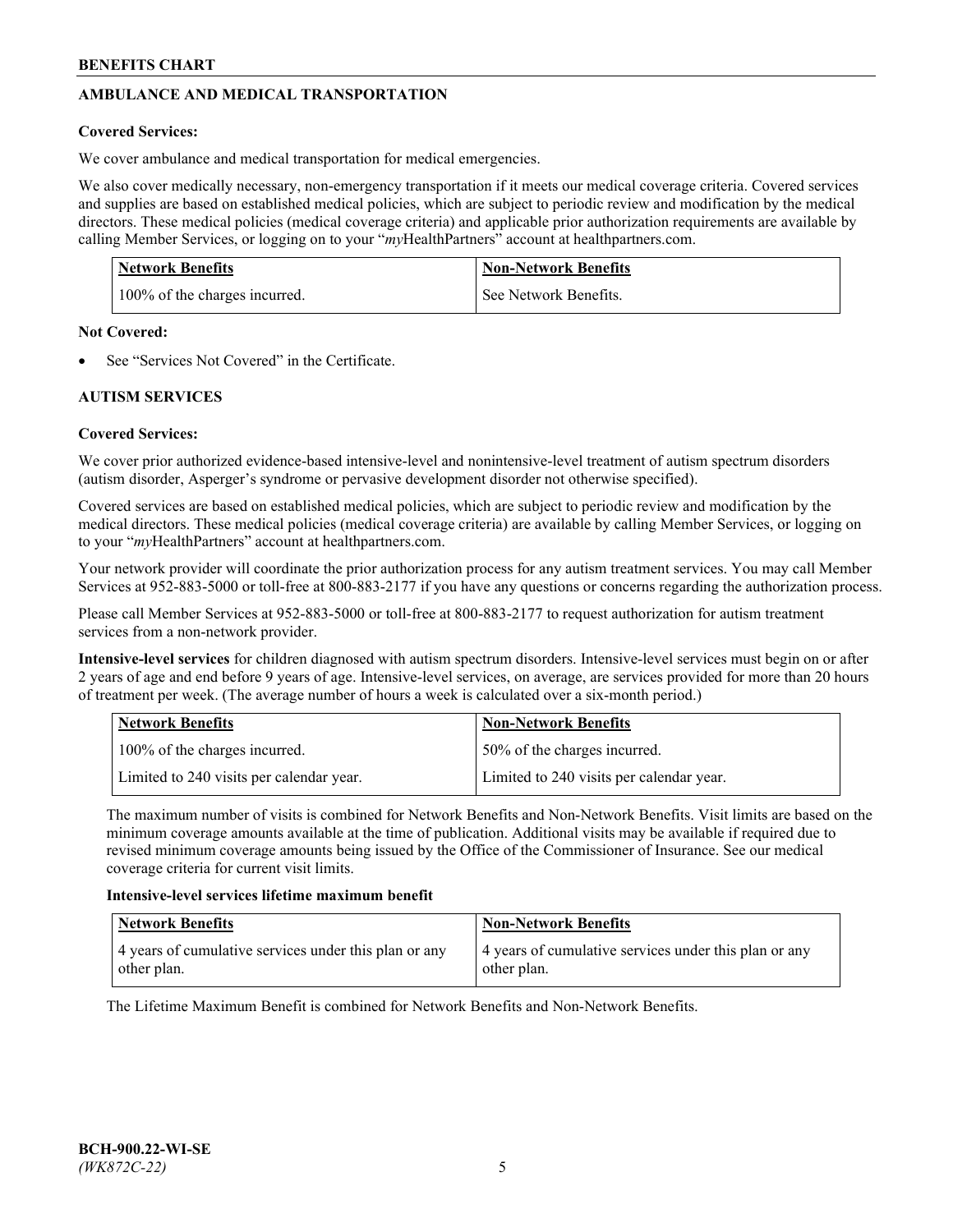**Nonintensive-level services** for Insureds diagnosed with autism spectrum disorders

| Network Benefits                         | <b>Non-Network Benefits</b>              |
|------------------------------------------|------------------------------------------|
| 100% of the charges incurred.            | 50% of the charges incurred.             |
| Limited to 120 visits per calendar year. | Limited to 120 visits per calendar year. |

The maximum number of visits is combined for Network Benefits and Non-Network Benefits. Visit limits are based on the minimum coverage amounts available at the time of publication. Additional visits may be available if required due to revised minimum coverage amounts being issued by the Office of the Commissioner of Insurance. See our medical coverage criteria for current visit limits.

## **Not Covered:**

See "Services Not Covered" in the Certificate.

## **BEHAVIORAL HEALTH SERVICES**

## **Covered Services:**

Covered services are based on established medical policies, which are subject to periodic review and modification by the medical directors. These medical policies (medical coverage criteria) are available by calling Member Services, or logging on to your "*my*HealthPartners" account at [healthpartners.com.](https://www.healthpartners.com/hp/index.html)

**Transitional treatment services:** These are services for the treatment of nervous or mental disorders and substance use disorders which are provided to an Insured in a less restrictive manner than are inpatient hospital services but in a more intensive manner than are outpatient services. Transitional treatment services are services offered by a provider, and certified by the Wisconsin Department of Health Services for each of the following (except the last bulleted item):

- Mental health services for covered adults in a day treatment program.
- Mental health services for covered children in a day hospital treatment program.
- Services for persons with chronic mental illness provided through a community support program.
- Residential treatment programs for covered persons with substance use disorder.
- Substance use disorder services in a day treatment program.
- Services for persons who are experiencing a mental health crisis or who are in a situation likely to turn into a mental health crisis if support is not provided.
- Intensive outpatient programs for the treatment of psychoactive substance use disorders provided in accordance with the patient placement criteria of the American Society of Addiction Medicine.

## **Mental health services**

We cover services for mental health diagnoses as described in the Diagnostic and Statistical Manual of Mental Disorders – Fifth Edition (DSM 5) (most recent edition).

We provide coverage for mental health treatment ordered by a Wisconsin court under a valid court order that is issued on the basis of a behavioral care evaluation performed by a licensed psychiatrist or doctoral level licensed psychologist, which includes a diagnosis and an individual treatment plan for care in the most appropriate, least restrictive environment. We must be given a copy of the court order and the behavioral care evaluation, and the service must be a covered benefit under this plan, and the service must be provided by a network provider, or other provider as required by law.

**Outpatient services:** We cover medically necessary outpatient professional mental health services for evaluation, crisis intervention, and treatment of mental health disorders.

A comprehensive diagnostic assessment will be used as the basis for a determination by a mental health professional, concerning the appropriate treatment and the extent of services required.

Outpatient services we cover for a diagnosed mental health condition include the following:

- Individual, group, family and multi-family therapy.
- Medication management provided by a physician, certified nurse practitioner, or physician's assistant.
- Psychological testing services for the purposes of determining the differential diagnoses and treatment planning for patients currently receiving behavioral health services.
- Partial hospitalization services in a licensed hospital or community mental health center.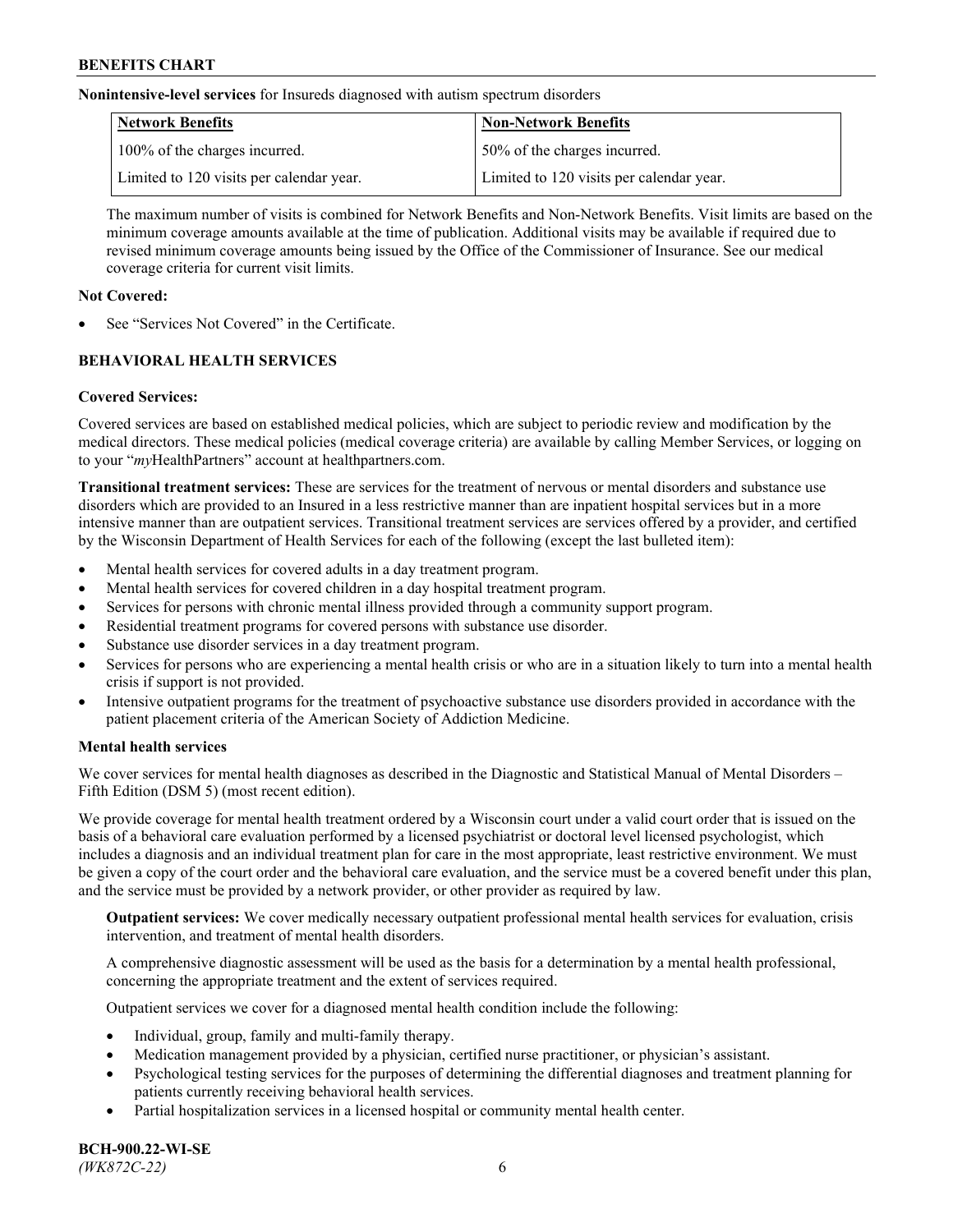- Psychotherapy and nursing services provided in the home if authorized by us.
- Treatment for gender dysphoria.

| <b>Network Benefits</b>       | <b>Non-Network Benefits</b>  |
|-------------------------------|------------------------------|
| 100% of the charges incurred. | 50% of the charges incurred. |

### **Group therapy**

| Network Benefits              | Non-Network Benefits          |
|-------------------------------|-------------------------------|
| 100% of the charges incurred. | 150% of the charges incurred. |

### **Inpatient services, including mental health residential treatment services:** We cover the following:

- Medically necessary inpatient services in a hospital and professional services for treatment of mental health disorders. Medical stabilization is covered under inpatient hospital services in the "Hospital and Skilled Nursing Facility Services" section.
- Medically necessary mental health residential treatment services. This care must be authorized by us and provided by a hospital or residential behavioral health treatment facility licensed by the local state or Department of Health and Human Services. Services not covered under this benefit include halfway houses, group homes, extended care facilities, shelter services, correctional services, detention services, transitional services, group residential services, foster care services and wilderness programs.

| <b>Network Benefits</b>       | Non-Network Benefits         |
|-------------------------------|------------------------------|
| 100% of the charges incurred. | 50% of the charges incurred. |

**Transitional treatment services:** We cover transitional treatment services described above for treatment of mental and nervous disorders.

| <b>Network Benefits</b>       | Non-Network Benefits         |
|-------------------------------|------------------------------|
| 100% of the charges incurred. | 50% of the charges incurred. |

#### **Substance use disorder treatment services**

We cover medically necessary services for assessments by a licensed alcohol and drug counselor and treatment of substance use disorders as defined in the latest edition of the DSM 5.

**Outpatient services:** We cover medically necessary outpatient professional services for diagnosis and treatment of substance use disorders. Substance use disorder treatment services must be provided by a program licensed by the local Department of Health Services.Outpatient services we cover for a diagnosed substance use disorder include the following:

- Individual, group, family, and multi-family therapy provided in an office setting.
- Opiate replacement therapy including methadone and buprenorphine treatment.

| Network Benefits              | Non-Network Benefits         |
|-------------------------------|------------------------------|
| 100% of the charges incurred. | 50% of the charges incurred. |

**Inpatient services:** We cover the following:

- Medically necessary inpatient services in a hospital or a licensed residential primary treatment center.
- Services provided in a hospital that is licensed by the local state and accredited by Medicare.
- Detoxification services in a hospital or community detoxification facility if it is licensed by the local Department of Health Services.

| Network Benefits              | <b>Non-Network Benefits</b>  |
|-------------------------------|------------------------------|
| 100% of the charges incurred. | 50% of the charges incurred. |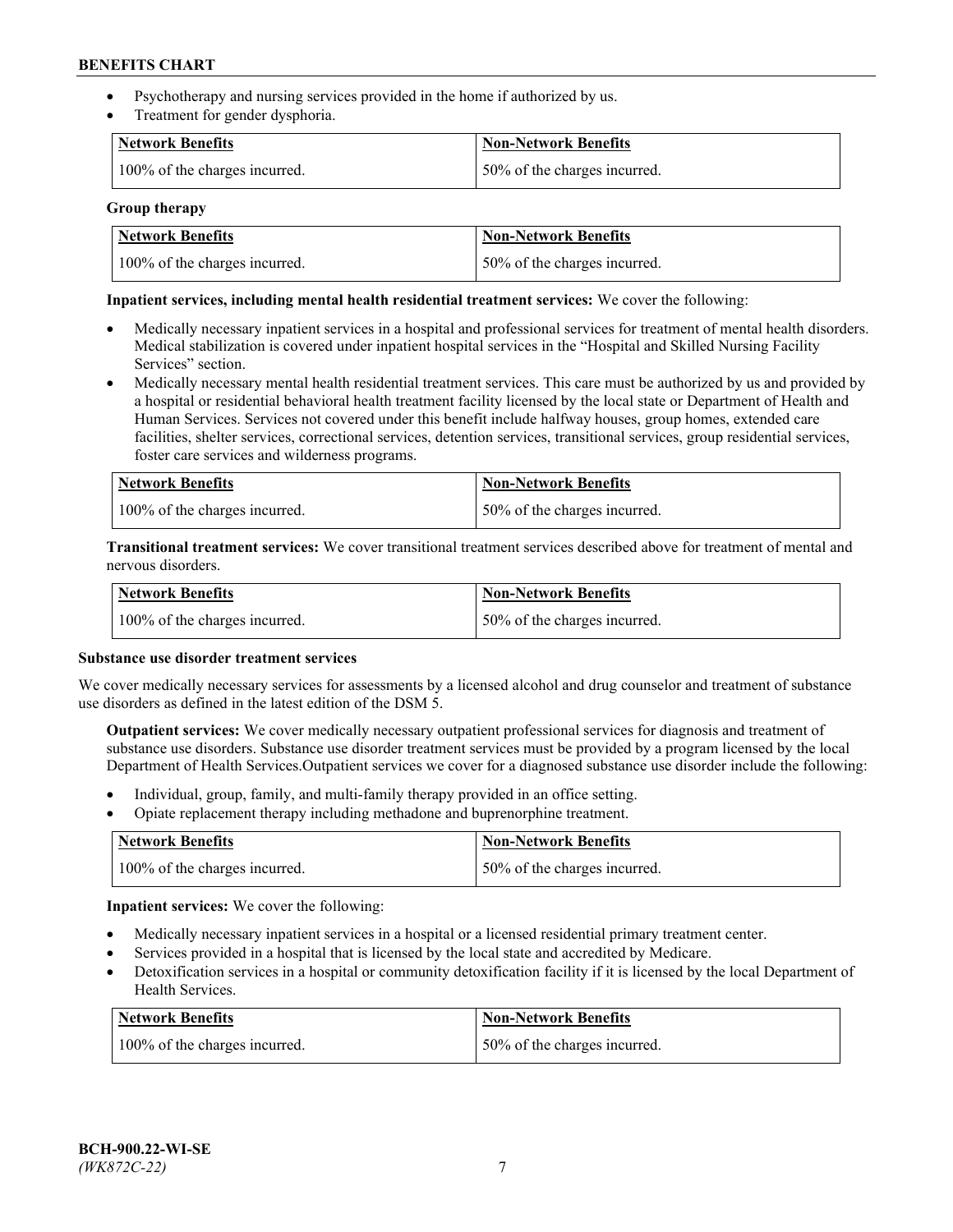**Transitional treatment services:** We cover transitional treatment services described above for treatment of substance use disorders.

| Network Benefits              | Non-Network Benefits          |
|-------------------------------|-------------------------------|
| 100% of the charges incurred. | 150% of the charges incurred. |

**Out-of-area services for Wisconsin students:** If a dependent child is a student in a school located in Wisconsin, but outside of our service area, we cover mental health and substance use disorder services as required under Wisconsin Statute 609.655.

- The student may have a clinical assessment from a local, non-network mental health or substance use disorder treatment provider at the network benefit level when prior authorized by us.
- If outpatient services are recommended in the clinical assessment, five outpatient visits from a non-network provider will be covered at the network benefit level.
- Our Medical Director will determine the need for continuing treatment by the non-network provider; additional visits may be approved.
- Coverage for the outpatient services will not be provided if the recommended treatment would keep the student from attending school on a regular basis or if the student is no longer attending the school full-time.

This benefit is subject to the limitations shown in this "Behavioral Health Services" section.

| Network Benefits              | <b>Non-Network Benefits</b> |
|-------------------------------|-----------------------------|
| 100% of the charges incurred. | Not applicable.             |

A dependent child enrolled in a school outside of the state of Wisconsin is not eligible for this benefit.

### **Not Covered:**

See "Services Not Covered" in the Certificate.

## **CHIROPRACTIC SERVICES**

## **Covered Services:**

We cover chiropractic services for rehabilitative care. Chiropractic services are adjustments to any abnormal articulations of the human body, especially those of the spinal column, for the purpose of giving freedom of action to impinged nerves that may cause pain or deranged function.

Massage therapy which is performed in conjunction with other treatment/modalities by a chiropractor, is part of a prescribed treatment plan and is not billed separately is covered.

| <b>Network Benefits</b>       | <b>Non-Network Benefits</b>  |
|-------------------------------|------------------------------|
| 100% of the charges incurred. | 50% of the charges incurred. |

#### **Not Covered:**

- Massage therapy for the purpose of comfort or convenience of the Insured.
- See "Services Not Covered" in the Certificate.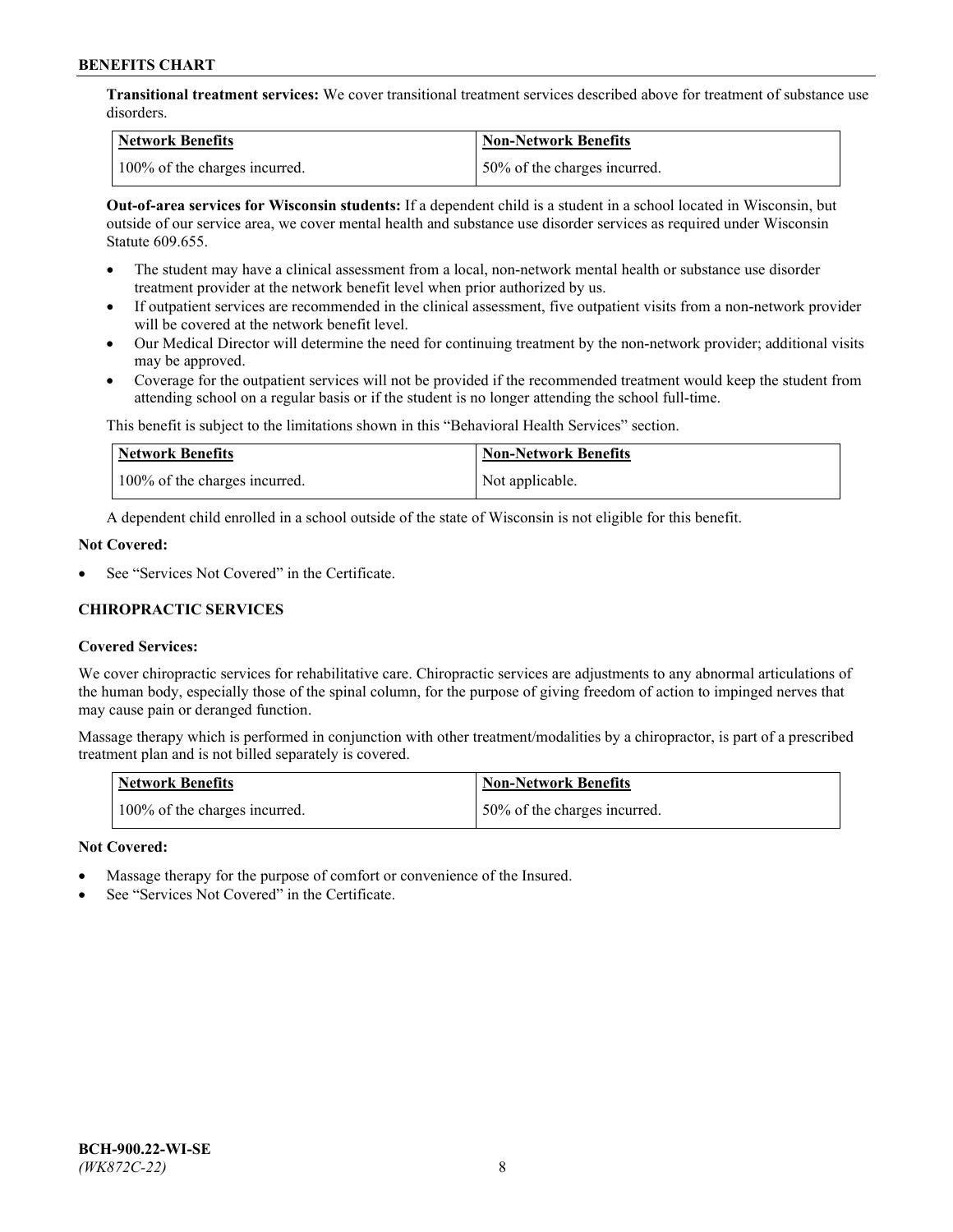# **CLINICAL TRIALS**

## **Covered Services:**

We cover certain routine services if you participate in a Phase I, Phase II, Phase III or Phase IV approved clinical trial that is conducted in relation to the prevention, detection, or treatment of cancer or other life-threatening disease or condition as defined in the Affordable Care Act. Approved clinical trials include (1) federally funded trials when the study or investigation is approved or funded by any of the federal agencies defined in the Public Health Services Act, section 2709 (d) (1) (A); (2) the study or investigation is conducted under an investigational new drug application reviewed by the Food and Drug Administration; and (3) the study or investigation is a drug trial that is exempt from having such an investigational new drug application. We cover routine patient costs for services that would be eligible under the Certificate and this Benefits Chart if the service were provided outside of a clinical trial.

| <b>Network Benefits</b>                                 | <b>Non-Network Benefits</b>                           |
|---------------------------------------------------------|-------------------------------------------------------|
| Coverage level is same as corresponding Network         | Coverage level is same as corresponding               |
| Benefits, depending on type of service provided such as | Non-Network Benefits, depending on type of service    |
| Office Visits for Illness or Injury, Inpatient or       | provided such as Office Visits for Illness or Injury, |
| Outpatient Hospital Services.                           | Inpatient or Outpatient Hospital Services.            |

### **Not Covered:**

- The investigative or experimental item, device or service itself.
- Items or services that are provided solely to satisfy data collection and analysis needs and that are not used in the direct clinical management of the patient.
- A service that is clearly inconsistent with widely accepted and established standards of care for a particular diagnosis.
- See "Services Not Covered" in the Certificate.

## **DENTAL SERVICES**

## **Covered Services:**

We cover services as described below.

**Accidental dental services:** We cover dentally necessary services to treat and restore damage done to sound, natural, unrestored teeth as a result of an accidental injury. Coverage is for damage caused by external trauma to face and mouth only, not for cracked or broken teeth, which result from biting or chewing. We cover restorations, root canals, crowns and replacement of teeth lost that are directly related to the accident in which the Insured was involved. We cover initial exam, x-rays and palliative treatment including extractions, and other oral surgical procedures directly related to the accident. Subsequent treatment must be initiated within the specified time-frame and must be directly related to the accident. We do not cover restoration and replacement of teeth that are not "sound and natural" at the time of the accident.

Full mouth rehabilitations to correct occlusion (bite) and malocclusion (misaligned teeth not due to the accident) are not covered.

When an implant-supported dental prosthetic treatment is pursued, the accidental dental benefit will be applied to the prosthetic procedure. Benefits are limited to the amount that would be paid toward the placement of a removable dental prosthetic appliance that could be used in the absence of implant treatment. Care must be provided or pre-authorized by a HealthPartners dentist.

| <b>Network Benefits</b>       | <b>Non-Network Benefits</b>  |
|-------------------------------|------------------------------|
| 100% of the charges incurred. | 50% of the charges incurred. |

For all accidental dental services, treatment and/or restoration must be initiated within six months of the date of the injury. Coverage is limited to the initial course of treatment and/or initial restoration. Services must be provided within 24 months of the date of injury to be covered.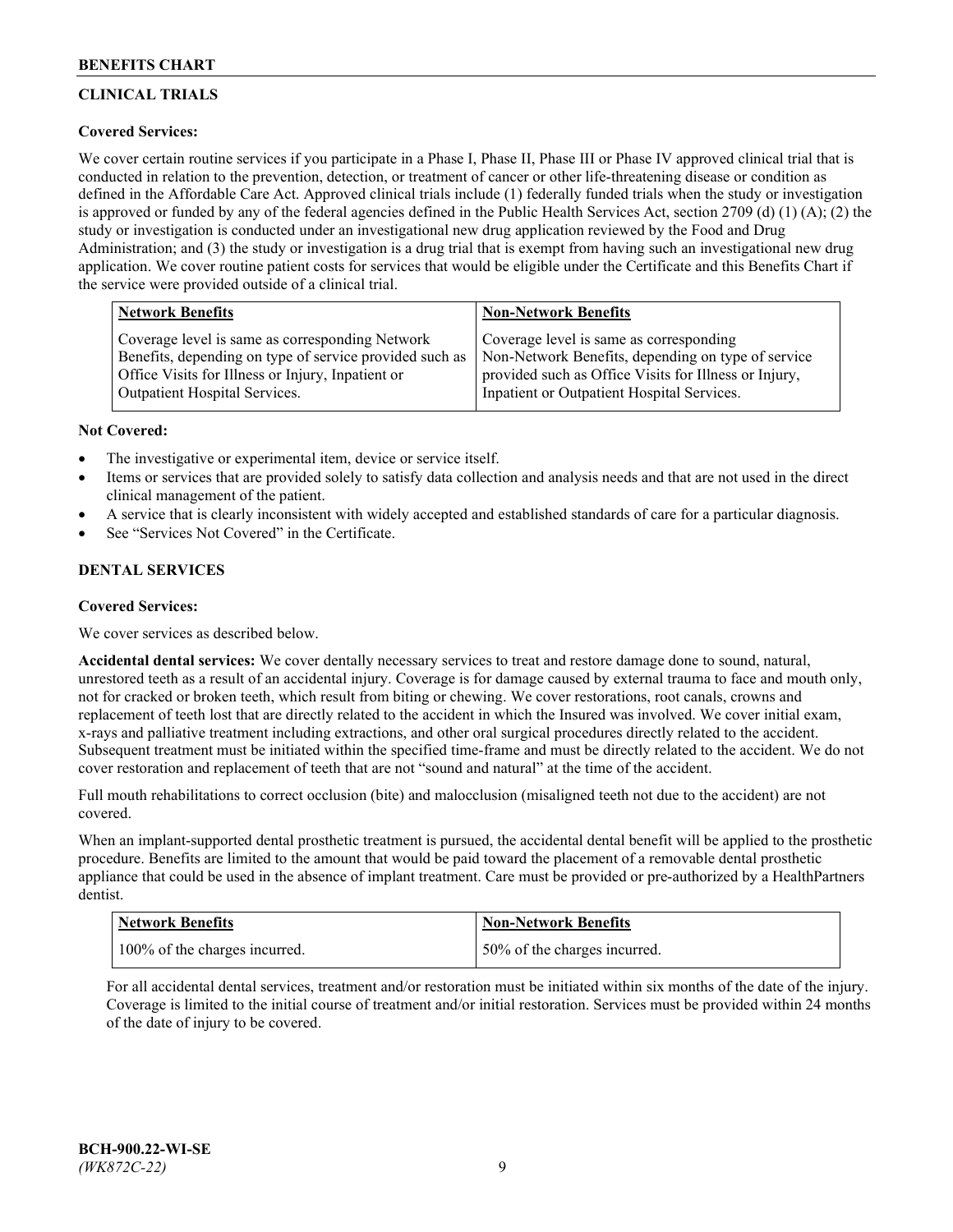## **Medical referral dental services**

**Medically necessary outpatient dental services:** We cover medically necessary outpatient dental services. Coverage is limited to dental services required for treatment of an underlying medical condition, e.g., removal of teeth to complete radiation treatment for cancer of the jaw, cysts and lesions.

| Network Benefits              | <b>Non-Network Benefits</b>  |
|-------------------------------|------------------------------|
| 100% of the charges incurred. | 50% of the charges incurred. |

**Medically necessary hospitalization and anesthesia for dental care:** We cover medically necessary hospitalization for dental care. This is limited to charges incurred by an Insured who: (1) is a child under age 5; (2) is severely disabled; (3) has a medical condition, and requires hospitalization or general anesthesia for dental care treatment; or (4) is a child between ages 5 and 12 and care in dental offices has been attempted unsuccessfully and usual methods of behavior modification have not been successful, or when extensive amounts of restorative care, exceeding four appointments, are required. Coverage is limited to facility and anesthesia charges. Oral surgeon/dentist professional fees are not covered. The following are examples, though not all-inclusive, of medical conditions which may require hospitalization for dental services: severe asthma, severe airway obstruction or hemophilia. Hospitalization required due to the behavior of the Insured or due to the extent of the dental procedure is not covered.

| Network Benefits              | <b>Non-Network Benefits</b>  |
|-------------------------------|------------------------------|
| 100% of the charges incurred. | 50% of the charges incurred. |

**Medical complications of dental care:** We cover medical complications of dental care. Treatment must be medically necessary care and related to medical complications of non-covered dental care, including complications of the head, neck, or substructures.

| <b>Network Benefits</b>       | Non-Network Benefits         |
|-------------------------------|------------------------------|
| 100% of the charges incurred. | 50% of the charges incurred. |

**Oral surgery:** We cover oral surgery. Coverage is limited to treatment of medical conditions requiring oral surgery, such as treatment of oral neoplasm, non-dental cysts, fracture of the jaws, trauma of the mouth and jaws, and any other oral surgery procedures provided as medically necessary dental services.

| Network Benefits              | <b>Non-Network Benefits</b>   |
|-------------------------------|-------------------------------|
| 100% of the charges incurred. | 150% of the charges incurred. |

**Treatment of cleft lip and cleft palate:** We cover treatment of cleft lip and cleft palate of a dependent child, including orthodontic treatment and oral surgery directly related to the cleft. Dental services which are not required for the treatment of cleft lip or cleft palate are not covered. If a dependent child covered under the Certificate and Benefits Chart is also covered under a dental plan which includes orthodontic services, that dental plan shall be considered primary for the necessary orthodontic services. Oral appliances are subject to the same copayment, conditions and limitations as durable medical equipment.

| <b>Network Benefits</b>                               | <b>Non-Network Benefits</b>                            |
|-------------------------------------------------------|--------------------------------------------------------|
| Coverage level is same as corresponding Network       | Coverage level is same as corresponding                |
| Benefits, depending on type of service provided, such | Non-Network Benefits, depending on type of service     |
| as Office Visits for Illness or Injury, Inpatient or  | provided, such as Office Visits for Illness or Injury, |
| Outpatient Hospital Services.                         | Inpatient or Outpatient Hospital Services.             |

**Treatment of temporomandibular disorder (TMD) and craniomandibular disorder (CMD):** We cover diagnostic procedures, surgical treatment and non-surgical treatment (including intraoral splint therapy devices) for temporomandibular disorder (TMD) and craniomandibular disorder (CMD), which is medically necessary care. Dental services which are not required to directly treat TMD or CMD are not covered.

| <b>Network Benefits</b>       | <b>Non-Network Benefits</b>   |
|-------------------------------|-------------------------------|
| 100% of the charges incurred. | 150% of the charges incurred. |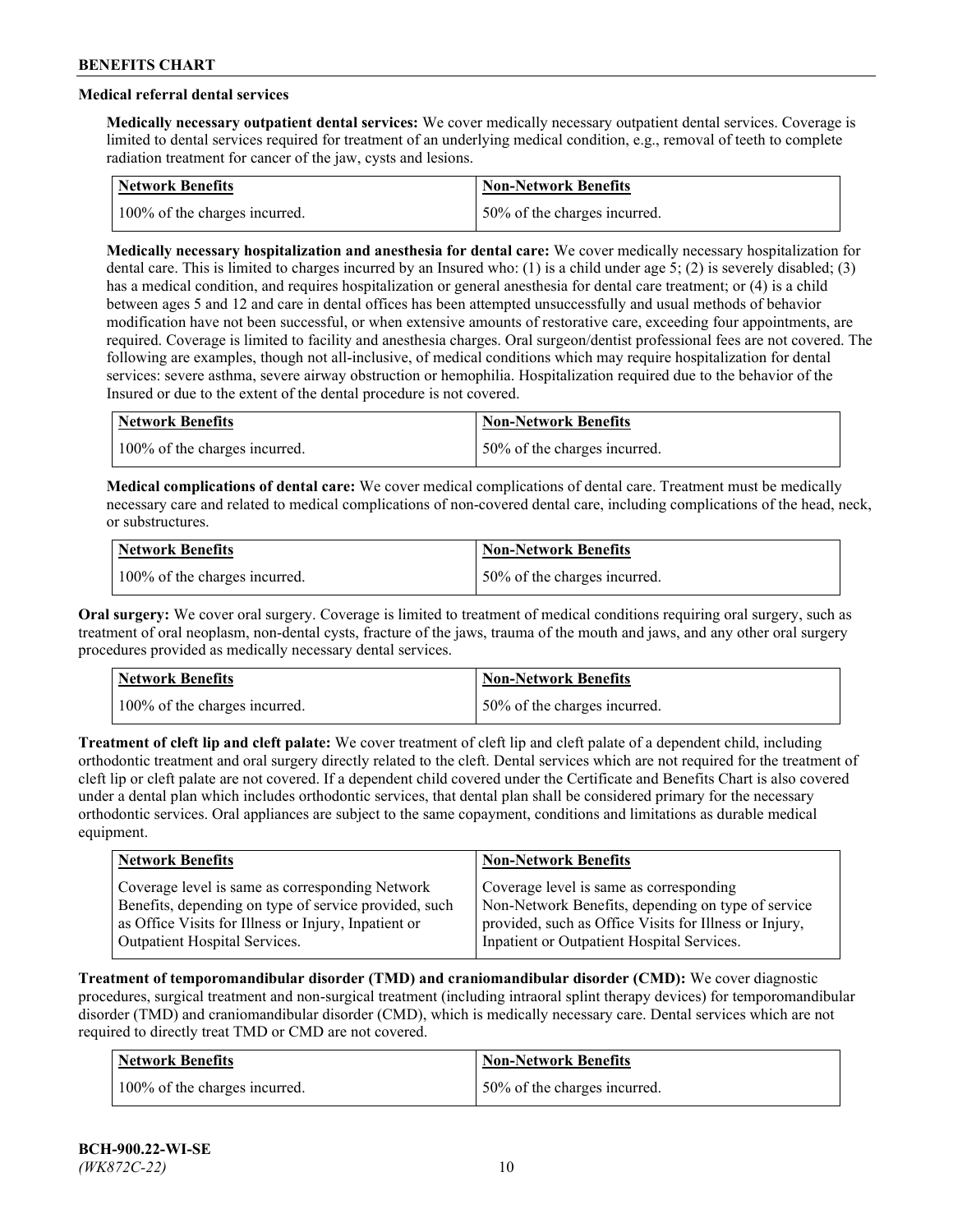## **Not Covered:**

- Dental treatment, procedures or services not listed in this Benefits Chart.
- Accident-related dental services if treatment is: (1) provided to teeth which are not sound and natural; (2) to teeth which have been restored; (3) initiated beyond six months from the date of the injury; (4) received beyond the initial treatment or restoration; or (5) received beyond 24 months from the date of injury.
- Oral surgery to remove wisdom teeth.
- Orthognathic treatment or procedures and all related services.
- See "Services Not Covered" in the Certificate.

### **DIABETES AND HYPERTENSION DISEASE MANAGEMENT PROGRAM**

### **Covered Services:**

If you meet criteria for coverage, you may qualify for the Diabetes and/or Hypertension Disease Management Program.

The program covers group health coaching which focuses on weight loss, exercise, behavior modification and health education through Omada Health.

| <b>Network Benefits</b>                                     | <b>Non-Network Benefits</b> |
|-------------------------------------------------------------|-----------------------------|
| 100% of the charges incurred.<br>Deductible does not apply. | Not applicable.             |

### **Not Covered:**

See "Services Not Covered" in the Certificate.

## **DIABETIC EQUIPMENT AND SUPPLIES**

### **Covered Services:**

We cover physician prescribed medically appropriate and necessary drugs and supplies used in the management and treatment of diabetes for Insureds with gestational, Type I or Type II diabetes including durable diabetic equipment and disposable supplies, as described below.

Certain items are only covered if your condition meets our coverage criteria and obtained through an authorized vendor. For more information on what we cover and any prior authorization requirements, call Member Services or log on to your "*my*HealthPartners" account at [healthpartners.com.](http://www.healthpartners.com/)

Insulin and medications for diabetes are covered as outpatient drugs under the "Prescription Drug Services" section.

**Pumps and pump supplies.** These include diabetic insulin pumps, diabetic infusion pumps and infusion pump supplies such as infusion sets, tubing, connectors and syringe reservoirs.

| <b>Network Benefits</b>                                                                 | <b>Non-Network Benefits</b>  |
|-----------------------------------------------------------------------------------------|------------------------------|
| Pumps received at a pharmacy:<br>100% of the charges incurred.                          | 50% of the charges incurred. |
| Pumps received from a non-pharmacy<br>approved vendor:<br>100% of the charges incurred. |                              |

## **All other durable equipment and diabetic supplies**

Durable Diabetic Equipment and Supplies. These include continuous glucose monitoring system (CGMS), transmitter, sensors and receivers, diabetic blood glucose monitors and control/calibrating solutions (for checking accuracy or testing equipment and test strips).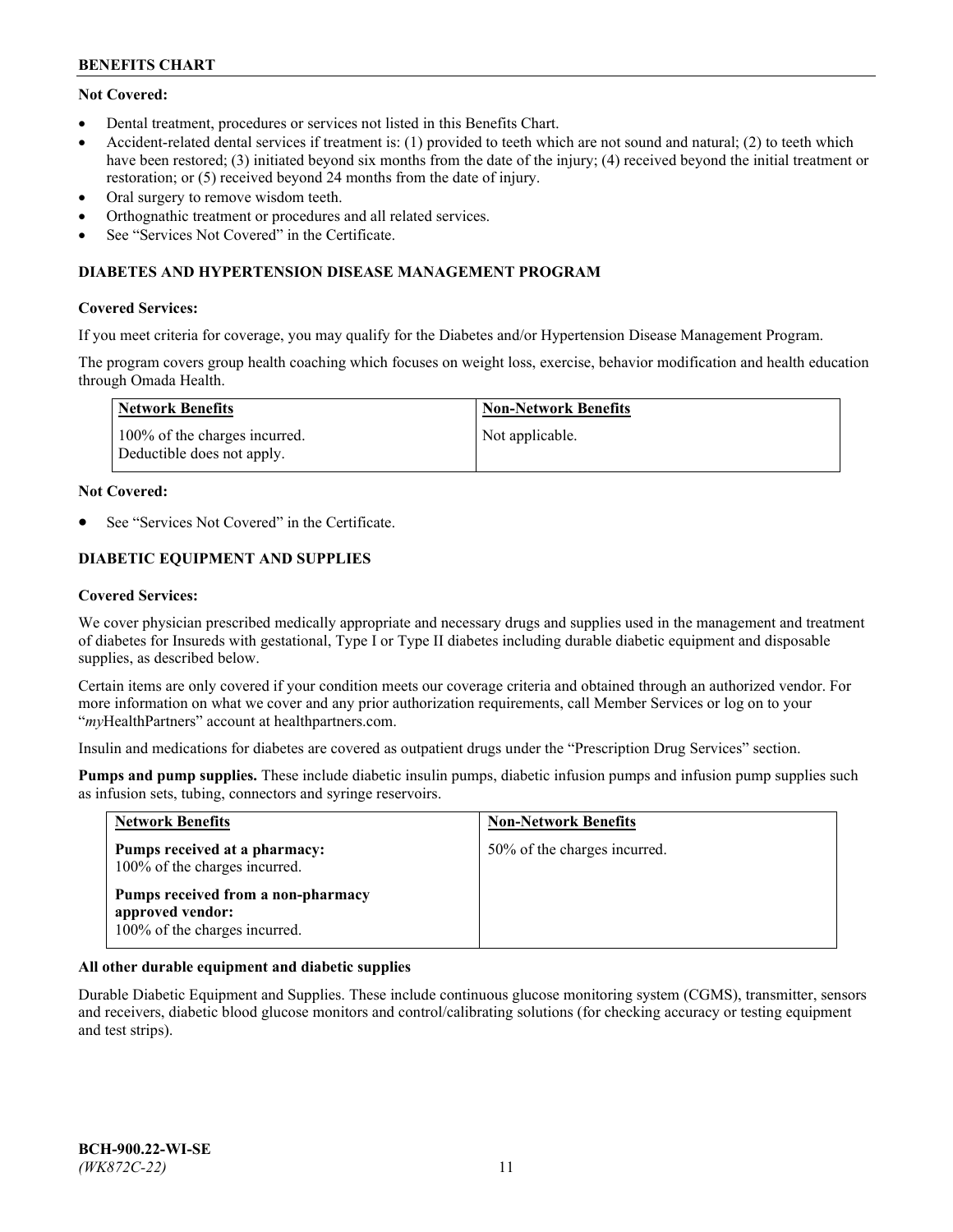Disposable Diabetic Supplies. These are one-time use supplies, including syringes, lancets, lancet devices, blood and urine ketone test strips, and needles.

Certain diabetic supplies and equipment must be purchased at a pharmacy.

| <b>Network Benefits</b>                                                                                               | <b>Non-Network Benefits</b>  |
|-----------------------------------------------------------------------------------------------------------------------|------------------------------|
| If received through a pharmacy:<br>100% of the charges incurred.                                                      | 50% of the charges incurred. |
| If received through a non-pharmacy provider:<br>100% of the charges incurred if purchased from an<br>approved vendor. |                              |

### **Limitations:**

- No more than a 93-day supply of diabetic supplies are covered and dispensed at a time.
- We require that certain diabetic supplies and equipment be purchased at a pharmacy.
- Diabetic supplies and equipment are limited to certain models and brands.
- Durable medical equipment and supplies must be obtained from or repaired by approved vendors.
- Covered services and supplies are based on established medical policies which are subject to periodic review and modification by the medical directors. Our coverage policy for diabetic supplies includes information on our required models and brands. These medical policies (medical coverage criteria) are available by calling Member Services, or logging on to your "myHealthPartners" account at [healthpartners.com.](http://www.healthpartners.com/)

### **Not Covered:**

- Replacement or repair of any covered items, if the items are (i) damaged or destroyed by misuse, abuse or carelessness, (ii) lost; or (iii) stolen.
- Duplicate or similar items.
- Labor and related charges for repair of any covered items which are more than the cost of replacement by an approved vendor.
- Batteries for monitors and equipment.
- Sales tax, mailing, delivery charges, service call charges.
- See "Services Not Covered" in the Certificate.

## **DIAGNOSTIC IMAGING SERVICES**

#### **Covered Services:**

We cover diagnostic imaging, when ordered by a provider and provided in a clinic or outpatient hospital facility.

For Network Benefits, non-emergent, scheduled outpatient Magnetic Resonance Imaging (MRI) and Computed Tomography (CT) must be provided at a designated facility. Your physician or facility will obtain or verify prior authorization for these services, as needed.

We cover services provided in a clinic or outpatient hospital facility. To see the benefit level for inpatient hospital or skilled nursing facility services, see benefits under "Inpatient Hospital and Skilled Nursing Facility Services".

#### **Outpatient magnetic resonance imaging (MRI) and computed tomography (CT)**

| <b>Network Benefits</b>       | <b>Non-Network Benefits</b>  |
|-------------------------------|------------------------------|
| 100% of the charges incurred. | 50% of the charges incurred. |

#### **All other outpatient diagnostic imaging services**

#### **Services for illness or injury**

| <b>Network Benefits</b>       | <b>Non-Network Benefits</b>  |
|-------------------------------|------------------------------|
| 100% of the charges incurred. | 50% of the charges incurred. |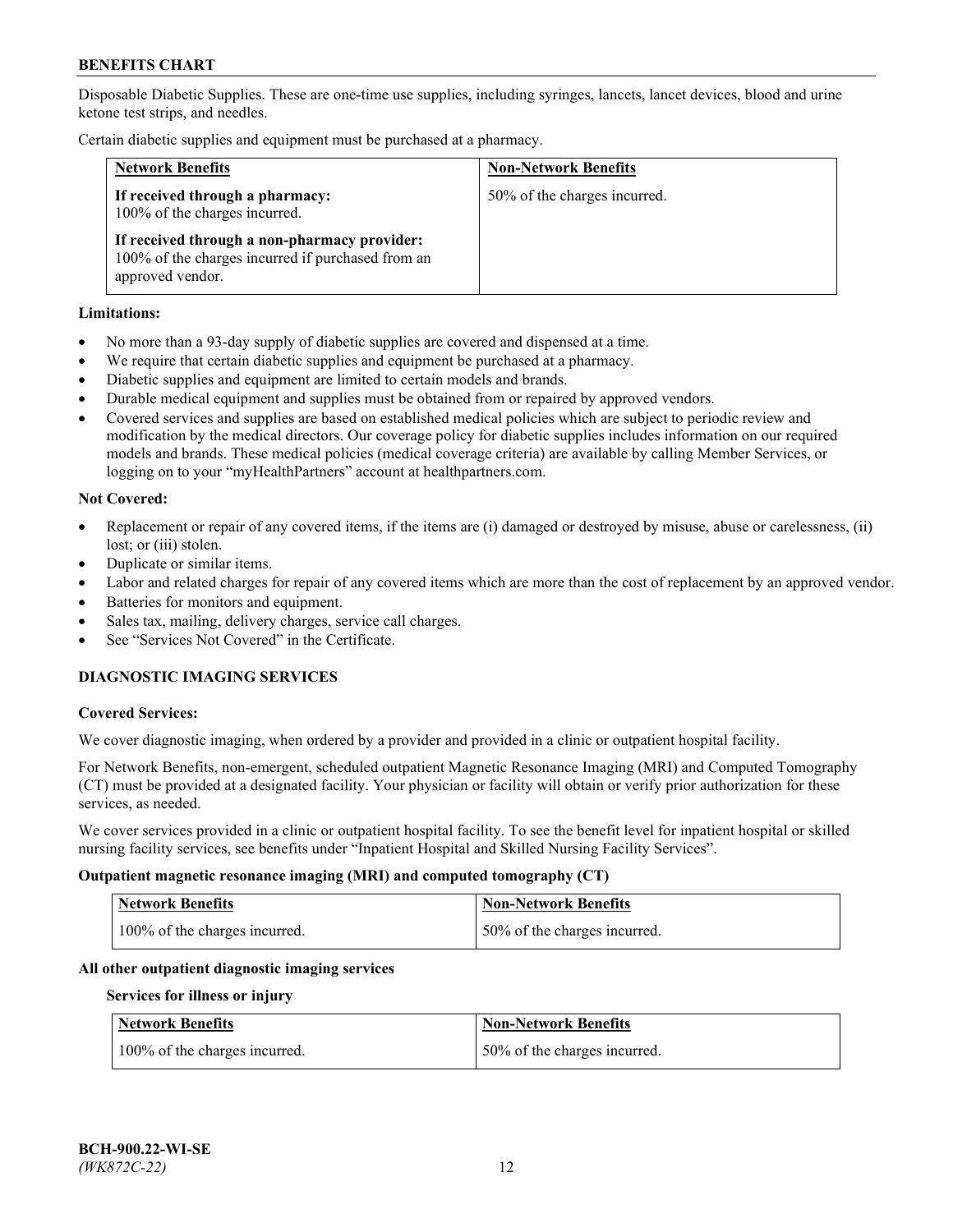### **Preventive services (MRI/CT procedures are not considered preventive)**

Diagnostic imaging services associated with preventive services are covered at the benefit level shown in the "Preventive Services" section of this Benefits Chart.

#### **Not Covered:**

See "Services Not Covered" in the Certificate.

## **DURABLE MEDICAL EQUIPMENT, PROSTHETICS, ORTHOTICS AND SUPPLIES**

### **Covered Services:**

We cover equipment and services, as described below.

We cover durable medical equipment and services, prosthetics, orthotics and supplies, subject to the limitations below, including certain disposable supplies and enteral feedings.

We cover external hearing aids, cochlear implants, and related treatment prescribed by a physician or by a licensed audiologist for Insureds under 18 years of age who have hearing loss.

We also cover basic hearing aids for Insureds age 18 or older for the correction of a hearing impairment.

Osseointegrated or bone-anchored hearing aids are only covered for Insureds who have hearing loss that is not correctable by any other procedure.

Hearing aids are limited to one basic, standard hearing aid for each ear every three years.

A basic hearing aid is defined as a hearing device that consists of a microphone, amplifier, volume control, battery and receiver, which is up to date using the latest technology. It does not include upgrades above and beyond the functionality of a basic hearing aid, including, but not limited to, hearing improvements for group settings, background noise, Bluetooth/remote control functionality, or extended warranties. Charges for upgrades above the cost of a basic, standard hearing aid are not covered.

Diabetic equipment and supplies are covered under the "Diabetic Equipment and Supplies" section.

#### **Special dietary treatment for phenylketonuria (PKU) if it meets our medical coverage criteria**

| <b>Network Benefits</b>       | <b>Non-Network Benefits</b>  |
|-------------------------------|------------------------------|
| 100% of the charges incurred. | 50% of the charges incurred. |

## **Oral amino acid based elemental formula if it meets our medical coverage criteria**

| <b>Network Benefits</b>       | Non-Network Benefits         |
|-------------------------------|------------------------------|
| 100% of the charges incurred. | 50% of the charges incurred. |

#### **All other durable medical equipment, prosthetics, orthotics and supplies**

| <b>Network Benefits</b>       | <b>Non-Network Benefits</b>  |
|-------------------------------|------------------------------|
| 100% of the charges incurred. | 50% of the charges incurred. |

#### **Limitations:**

Coverage of durable medical equipment is limited by the following:

- Payment will not exceed the cost of an alternate piece of equipment or service that is effective and medically necessary.
- For prosthetic benefits, other than oral appliances for cleft lip and cleft palate, payment will not exceed the cost of an alternate piece of equipment or service that is effective, medically necessary and enables Insureds to conduct standard activities of daily living.
- We reserve the right to determine if an item will be approved for rental vs. purchase.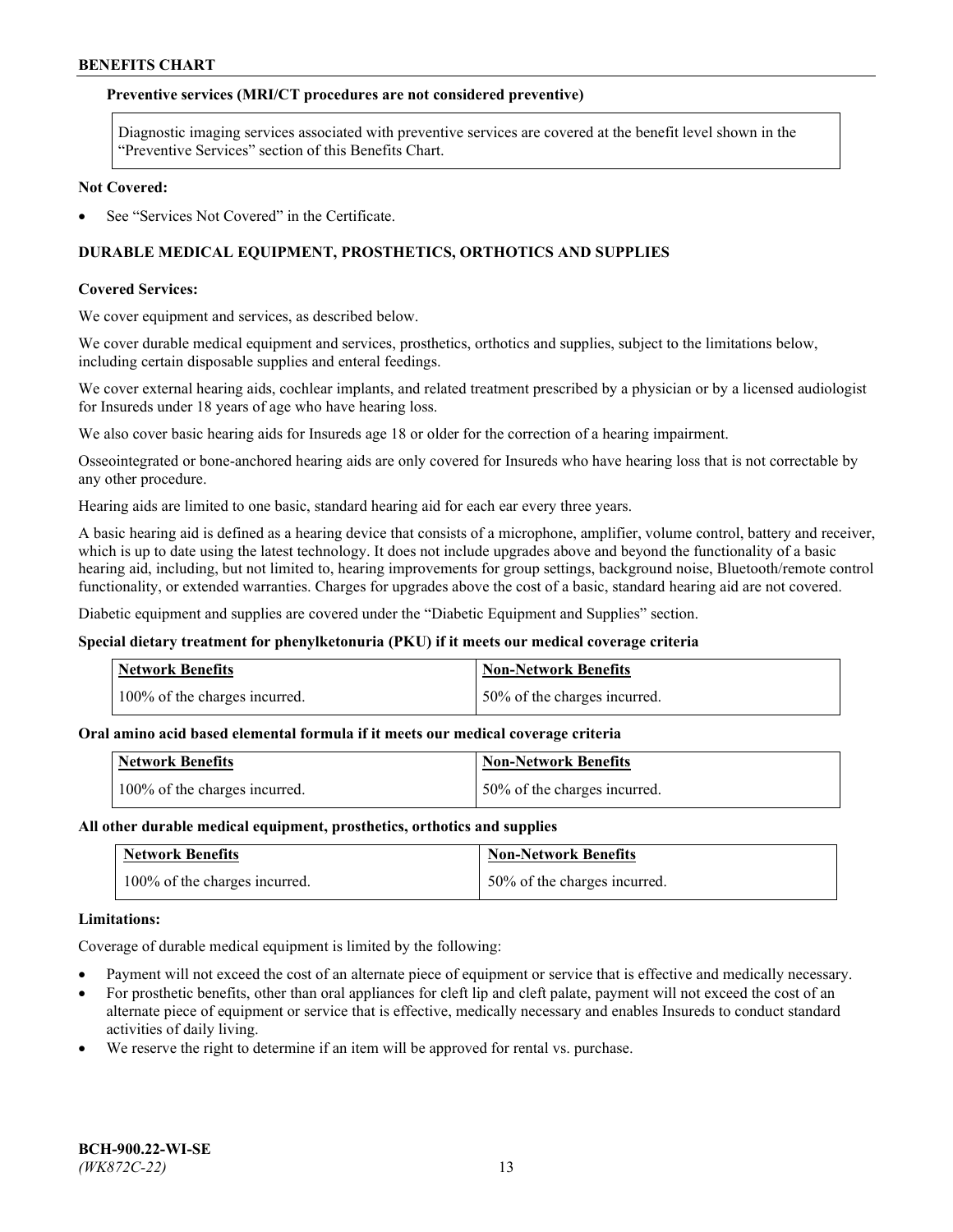- Durable medical equipment and supplies must be obtained from or repaired by approved vendors.
- Covered services and supplies are based on established medical policies which are subject to periodic review and modification by the medical or dental directors. Our medical policy for diabetic supplies includes information on our required models and brands. These medical policies (medical coverage criteria) are available by calling Member Services, or logging on to your "*my*HealthPartners" account a[t healthpartners.com.](http://www.healthpartners.com/)

## **Not Covered:**

Items which are not eligible for coverage include, but are not limited to:

- Replacement or repair of any covered items, if the items are (i) damaged or destroyed by misuse, abuse or carelessness, (ii) lost; or (iii) stolen.
- Duplicate or similar items.
- Labor and related charges for repair of any covered items which are more than the cost of replacement by an approved vendor.
- Sales tax, mailing, delivery charges, service call charges.
- Items which are primarily educational in nature or for hygiene, vocation, comfort, convenience or recreation.
- Communication aids or devices: equipment to create, replace or augment communication abilities including, but not limited to, speech processors, receivers, communication boards, or computer or electronic assisted communication.
- Implantable and osseointegrated or bone-anchored hearing aids and their fitting, except as specifically described in this Benefits Chart. This exclusion does not apply to cochlear implants.
- Eyeglasses, contact lenses and their fitting, measurement and adjustment, except as specifically described in this Benefits Chart.
- Hair prostheses (wigs).
- Household equipment which primarily has customary uses other than medical, such as, but not limited to, exercise cycles, air purifiers, central or unit air conditioners, water purifiers, non-allergenic pillows, mattresses or waterbeds.
- Household fixtures including, but not limited to, escalators or elevators, ramps, swimming pools and saunas.
- Modifications to the structure of the home including, but not limited to, wiring, plumbing or charges for installation of equipment.
- Vehicle, car or van modifications including, but not limited to, hand brakes, hydraulic lifts and car carrier.
- Rental equipment while owned equipment is being repaired by non-contracted vendors, beyond one month rental of medically necessary equipment.
- Other equipment and supplies, including but not limited to assistive devices, that we determine are not eligible for coverage.
- See "Services Not Covered" in the Certificate.

## **EMERGENCY AND URGENTLY NEEDED CARE SERVICES**

## **Covered Services:**

We cover services for emergency care and urgently needed care if the services are otherwise eligible for coverage under the Certificate.

**Urgently needed care.** These are services to treat an unforeseen illness or injury that:

- are required in order to prevent a serious deterioration in your health; and
- cannot be delayed until the next available clinic or office hours.

| <b>Network Benefits</b>       | <b>Non-Network Benefits</b> |
|-------------------------------|-----------------------------|
| 100% of the charges incurred. | See Network Benefits.       |

**Emergency care.** These are services to treat:

- the sudden, unexpected onset of illness or injury which, if left untreated or unattended until the next available clinic or office hours, would result in hospitalization; or
- a condition requiring professional health services immediately necessary to preserve life or stabilize health.

Emergency care includes emergency services as defined in Division BB, Title I, Section 102 of the Consolidated Appropriations Act of 2021.

When reviewing claims for coverage of emergency services, our medical director will take into consideration a reasonable layperson's belief that the circumstances required immediate medical care that could not wait until the next working day or next available clinic appointment.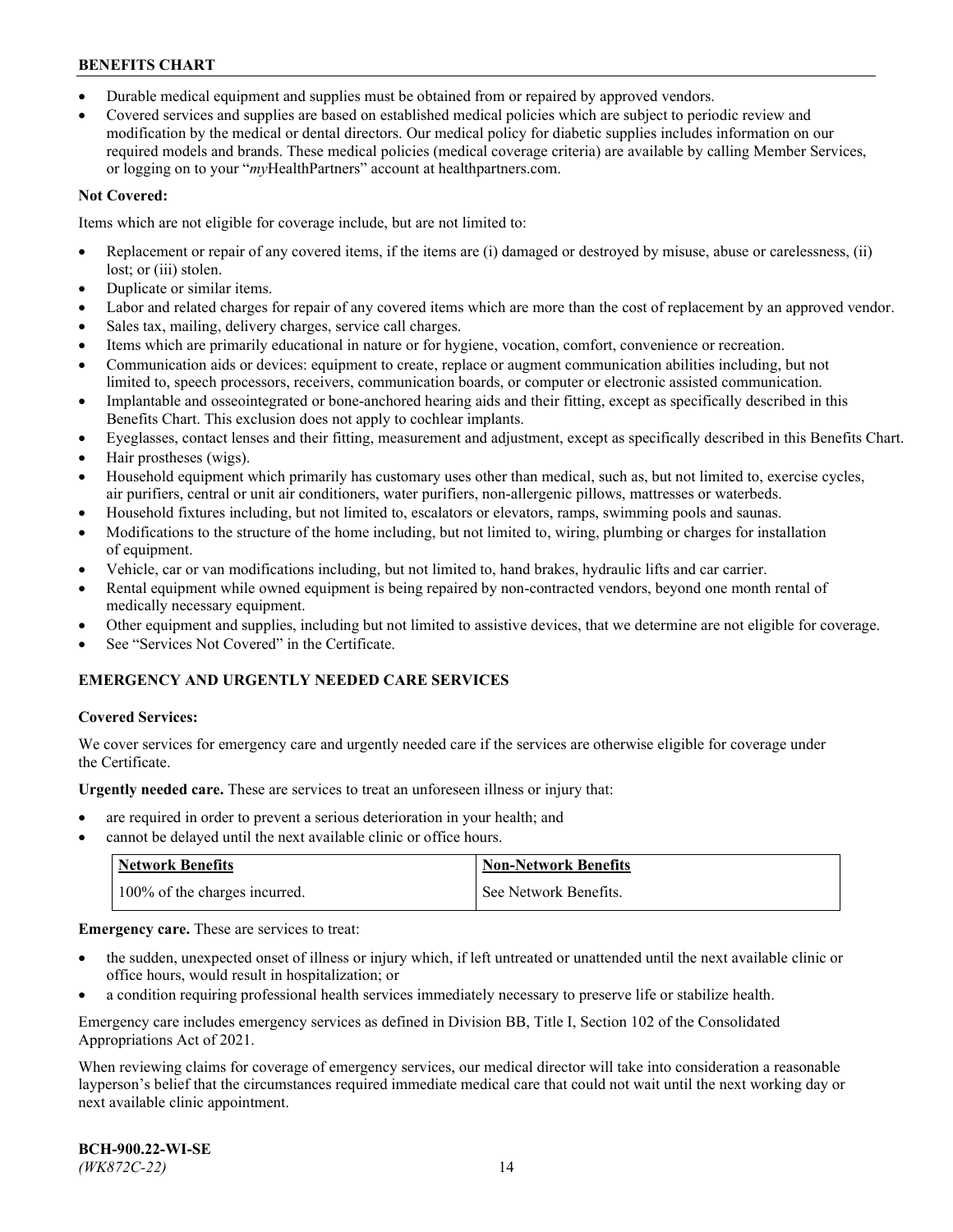### **Emergency care in a hospital emergency room, including professional services of a physician**

| <b>Network Benefits</b>       | <b>Non-Network Benefits</b> |
|-------------------------------|-----------------------------|
| 100% of the charges incurred. | See Network Benefits.       |

### **Inpatient emergency care in a hospital**

| <b>Network Benefits</b>       | <b>Non-Network Benefits</b> |
|-------------------------------|-----------------------------|
| 100% of the charges incurred. | See Network Benefits.       |

### **Not Covered:**

• See "Services Not Covered" in the Certificate.

## **GENE THERAPY**

## **Covered Services:**

We cover gene therapy treatment if it meets our medical coverage criteria.

| <b>Network Benefits</b>                                                                                                                                                                          | <b>Non-Network Benefits</b> |
|--------------------------------------------------------------------------------------------------------------------------------------------------------------------------------------------------|-----------------------------|
| Coverage level is same as corresponding Network<br>Benefits, depending on type of service provided such as<br>Office Visits for Illness or Injury, Inpatient or<br>Outpatient Hospital Services. | No coverage.                |

### **Limitations:**

- Gene therapy must be provided by a designated provider.
- Specific types of gene therapy are limited to therapies and conditions specified in our medical coverage criteria.

## **Not Covered:**

See "Services Not Covered" in the Certificate.

## **HEALTH EDUCATION**

## **Covered Services:**

We cover education for preventive services and education for the management of chronic health problems (such as diabetes).

| <b>Network Benefits</b>                                     | <b>Non-Network Benefits</b>  |
|-------------------------------------------------------------|------------------------------|
| 100% of the charges incurred.<br>Deductible does not apply. | 50% of the charges incurred. |

#### **Not Covered:**

See "Services Not Covered" in the Certificate.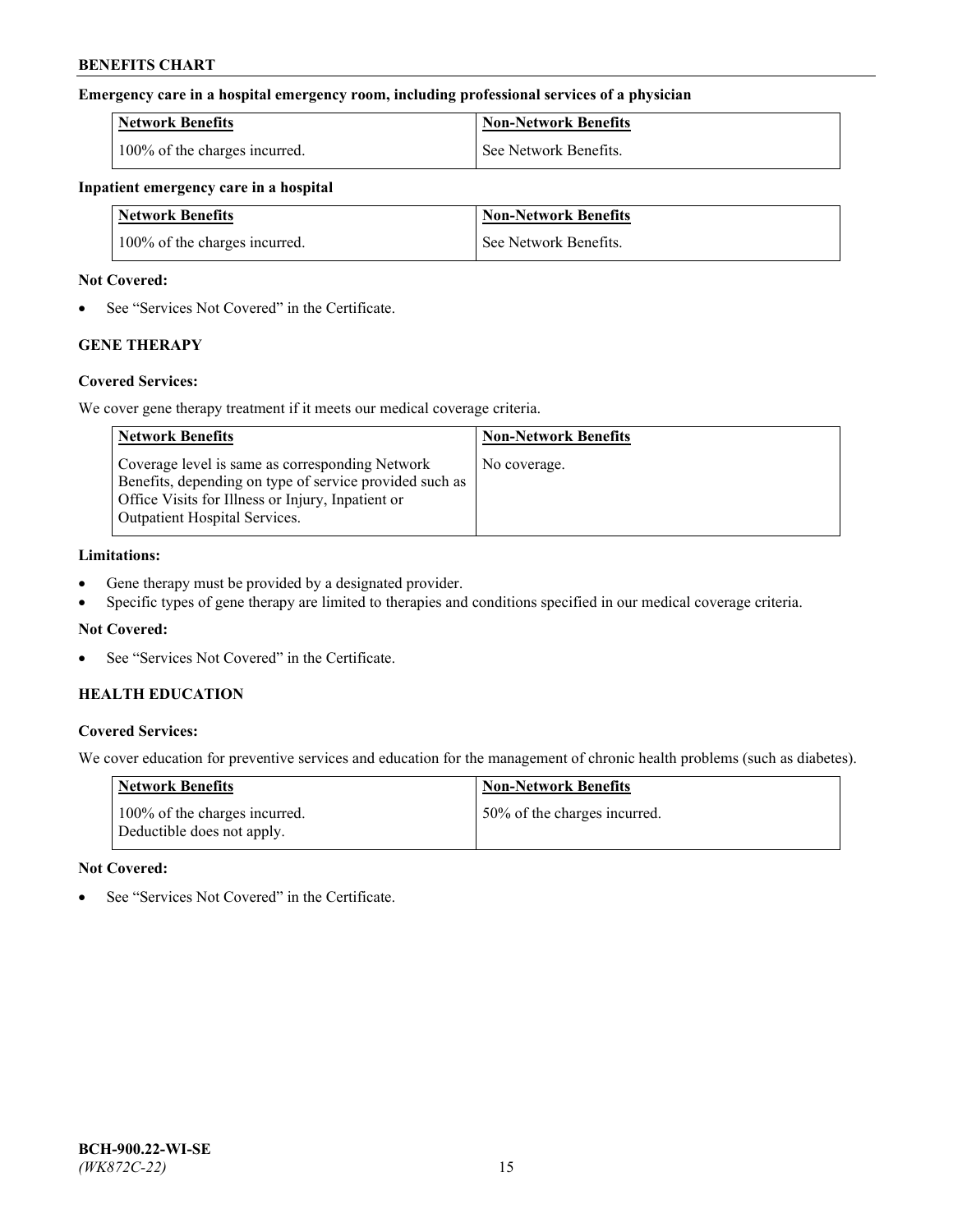## **HOME-BASED COMPREHENSIVE HEALTH RISK ASSESSMENT**

### **Covered Services:**

If you meet our criteria for coverage, you may qualify for our home-based comprehensive health risk assessment program. The program covers a health assessment with a designated nurse practitioner.

| Network Benefits                                            | <b>Non-Network Benefits</b> |
|-------------------------------------------------------------|-----------------------------|
| 100% of the charges incurred.<br>Deductible does not apply. | No coverage.                |

### **Not Covered:**

See "Services Not Covered" in the Certificate.

## **HOME HEALTH SERVICES**

### **Covered Services:**

We cover skilled nursing services, physical therapy, occupational therapy, speech therapy, respiratory therapy and other therapeutic services, non-routine prenatal and postnatal services, routine postnatal well child visits as described in our medical coverage criteria, phototherapy services for newborns, home health aide services and other eligible home health services when provided in your home, if you are homebound (i.e., unable to leave home without considerable effort due to a medical condition). Lack of transportation does not constitute homebound status. For phototherapy services for newborns and high risk prenatal services, supplies and equipment are included.

We cover total parenteral nutrition/intravenous ("TPN/IV") therapy, equipment, supplies and drugs in connection with IV therapy. IV line care kits are covered under Durable Medical Equipment.

We cover palliative care benefits. Palliative care includes symptom management, education and establishing goals of care. We waive the requirement that you be homebound for a limited number of home visits for palliative care (as shown in this Benefits Chart), if you have a life-threatening, non-curable condition which has a prognosis of survival of two years or less. Additional palliative care visits are eligible under the home health services benefit if you are homebound and meet all other requirements defined in this section.

You do not need to be homebound to receive total parenteral nutrition/intravenous ("TPN/IV") therapy.

Home health services are eligible and covered only when:

- medically necessary; and
- provided as rehabilitative care, terminal care or maternity care; and
- ordered by a physician, and included in the written home care plan.

### **Physical therapy, occupational therapy, speech therapy, respiratory therapy, home health aide services and palliative care**

| Network Benefits              | <b>Non-Network Benefits</b>  |
|-------------------------------|------------------------------|
| 100% of the charges incurred. | 50% of the charges incurred. |

**TPN/IV therapy, skilled nursing services, non-routine prenatal/postnatal services, and phototherapy**

| Network Benefits              | Non-Network Benefits         |
|-------------------------------|------------------------------|
| 100% of the charges incurred. | 50% of the charges incurred. |

Each 24-hour visit (or shifts up to 24-hour visits) equals one visit and counts toward the Maximum visits for all other services shown below. Any visit that lasts less than 24 hours regardless of the length of the visit, will count as one visit toward the Maximum visits for all other services shown below. All visits must be medically necessary and benefit eligible.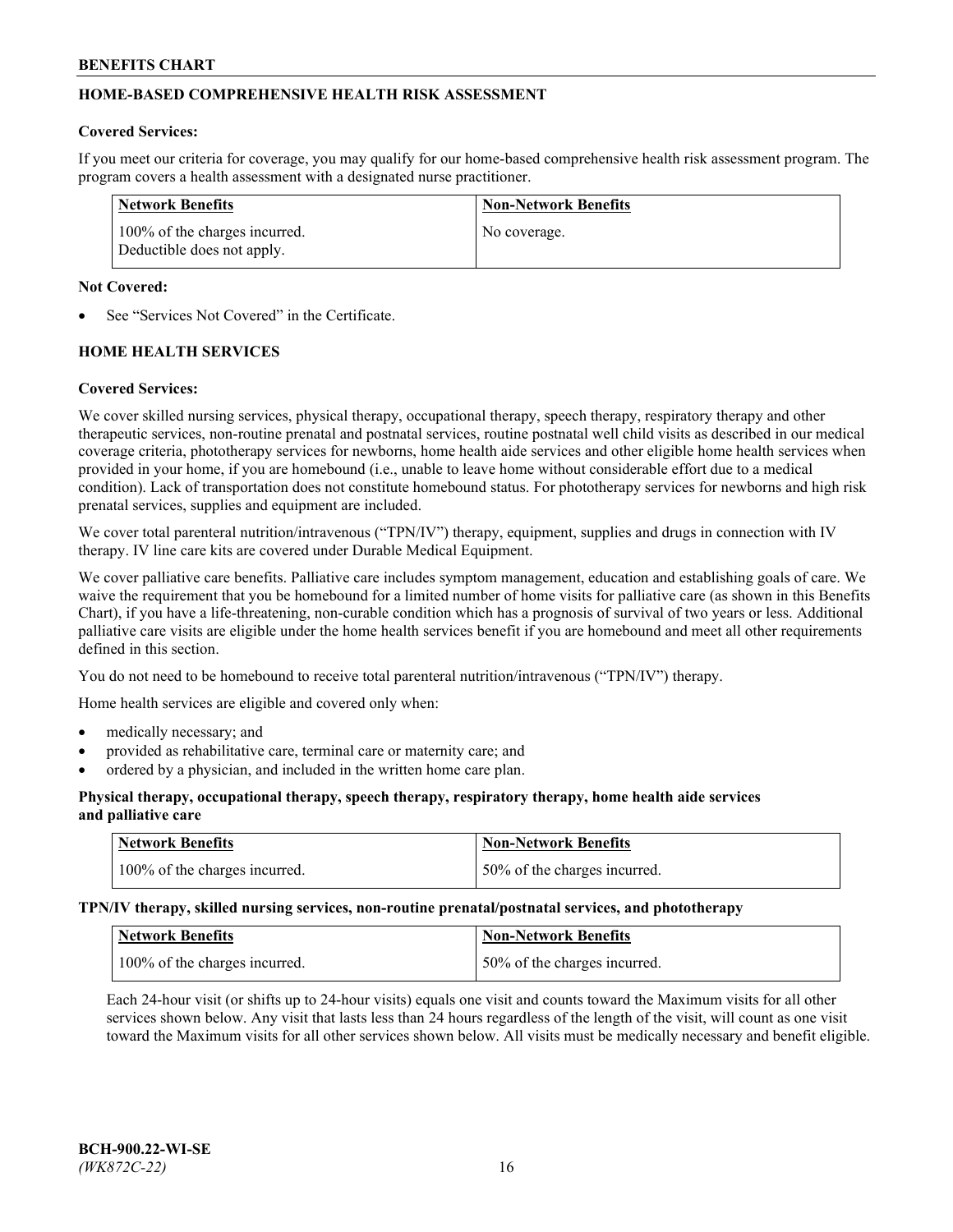## **Routine postnatal well child visit**

| <b>Network Benefits</b>                                     | <b>Non-Network Benefits</b>  |
|-------------------------------------------------------------|------------------------------|
| 100% of the charges incurred.<br>Deductible does not apply. | 50% of the charges incurred. |

#### **Maximum visits for palliative care**

If you are eligible to receive palliative care in the home and you are not homebound, there is a maximum of 12 visits per calendar year.

### **Maximum visits for all services other than palliative care**

| <b>Network Benefits</b>      | <b>Non-Network Benefits</b>  |
|------------------------------|------------------------------|
| 60 visits per calendar year. | 30 visits per calendar year. |

Each visit provided under the Network Benefits and Non-Network Benefits counts toward the maximums shown under both Maximum visits sections. The routine postnatal well child visits do not count toward the visit limit.

#### **Limitations:**

- Home health services are not provided as a substitute for a primary caregiver in the home or as relief (respite) for a primary caregiver in the home. We will not reimburse family members or residents in your home for the above services.
- A service shall not be considered a skilled nursing service merely because it is performed by, or under the direct supervision of, a licensed nurse. Where a service (such as tracheotomy suctioning or ventilator monitoring) or like services, can be safely and effectively performed by a non-medical person (or self-administered), without the direct supervision of a licensed nurse, the service shall not be regarded as a skilled nursing service, whether or not a skilled nurse actually provides the service. The unavailability of a competent person to provide a non-skilled service shall not make it a skilled service when a skilled nurse provides it. Only the skilled nursing component of so-called "blended" services (i.e. services which include skilled and non-skilled components) are covered under this Benefits Chart.

#### **Not Covered:**

- Financial or legal counseling services.
- Housekeeping or meal services in your home.
- Private duty nursing services.
- Services provided by a family member or enrollee, or a resident in the enrollee's home.
- Vocational rehabilitation and recreational or educational therapy. Recreation therapy is therapy provided solely for the purpose of recreation, including, but not limited to: (a) requests for physical therapy or occupational therapy to improve athletic ability, and (b) braces or guards to prevent sports injuries.
- See "Services Not Covered" in the Certificate.

## **HOME HOSPICE SERVICES**

#### **Applicable Definitions:**

**Part-time.** This is up to two hours of service per day, more than two hours is considered continuous care.

**Continuous Care.** This is from two to twelve hours of service per day provided by a registered nurse, licensed practical nurse, or home health aide, during a period of crisis in order to maintain a terminally ill patient at home.

**Appropriate Facility.** This is a nursing home, hospice residence, or other inpatient facility.

**Custodial Care Related to Hospice Services.** This means providing assistance in the activities of daily living and the care needed by a terminally ill patient which can be provided by primary caregiver (i.e., family member or friend) who is responsible for the patient's home care.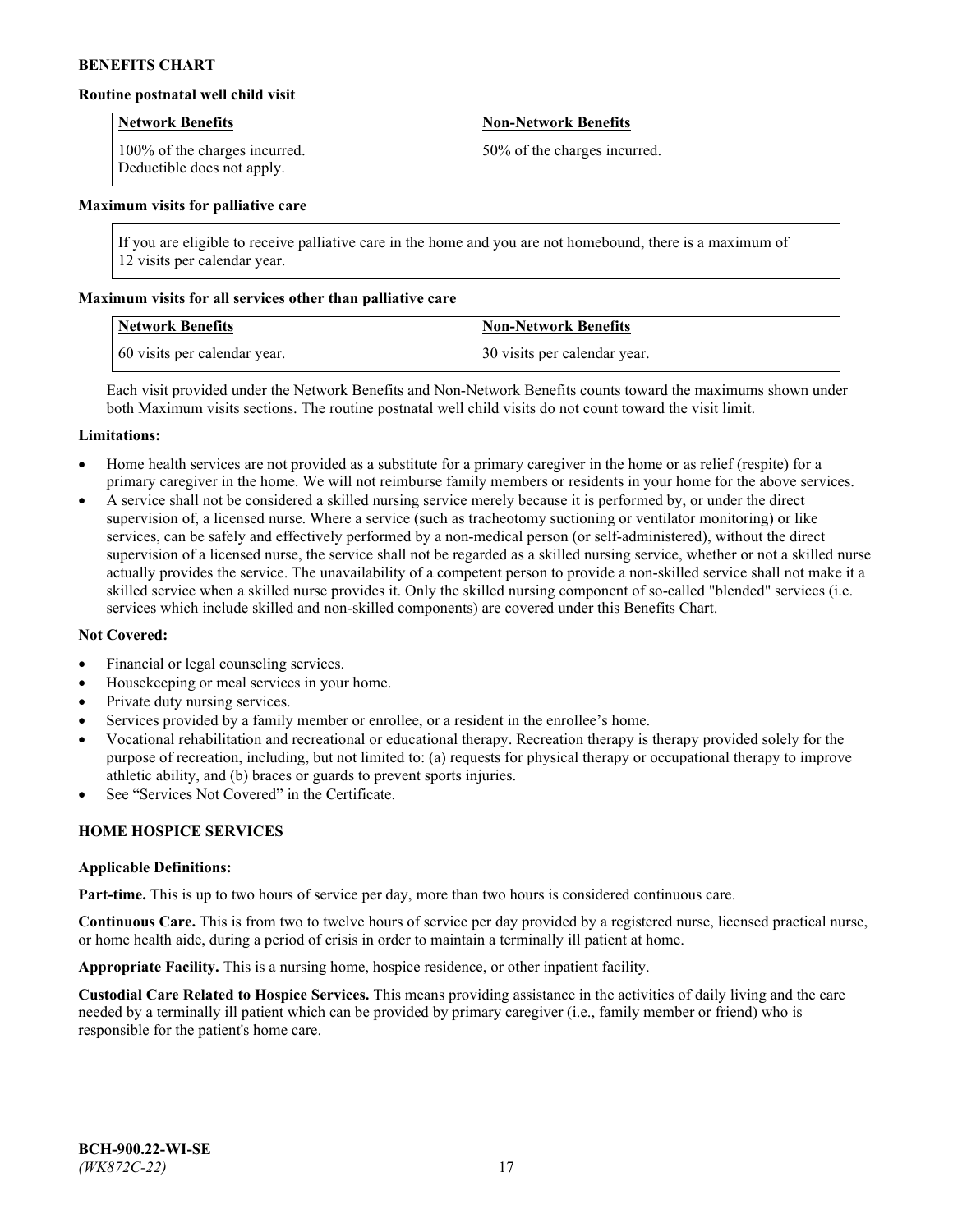### **Covered Services:**

**Home hospice program.** We cover the services described below if you are terminally ill and accepted as a home hospice program participant. You must meet the eligibility requirements of the program, and elect to receive services through the home hospice program. The services will be provided in your home, with inpatient care available when medically necessary as described below. If you elect to receive hospice services, you do so in lieu of curative treatment for your terminal illness for the period you are enrolled in the home hospice program.

**Eligibility:** In order to be eligible to be enrolled in the home hospice program, you must: (1) be a terminally ill patient (prognosis of six months or less); (2) have chosen a palliative treatment focus (i.e., emphasizing comfort and supportive services rather than treatment attempting to cure the disease or condition); and (3) continue to meet the terminally ill prognosis as reviewed by our medical director or his or her designee over the course of care. You may withdraw from the home hospice program at any time.

**Eligible services:** Hospice services include the following services provided in accordance with an approved hospice treatment plan.

- Home health services:
	- o Part-time care provided in your home by an interdisciplinary hospice team (which may include a physician, nurse, social worker, and spiritual counselor) and medically necessary home health services are covered.
	- o One or more periods of continuous care in your home or in a setting which provides day care for pain or symptom management, when medically necessary, will be covered.
- Inpatient services: We cover medically necessary inpatient services.
- Other services:
	- o Respite care is covered for care in your home or in an appropriate facility, to give your primary caregivers (i.e., family members or friends) rest and/or relief when necessary in order to maintain a terminally ill patient at home.
	- o Medically necessary medications for pain and symptom management.
	- o Semi-electric hospital beds and other durable medical equipment are covered.
	- Emergency and non-emergency care is covered.

| Network Benefits              | <b>Non-Network Benefits</b>  |
|-------------------------------|------------------------------|
| 100% of the charges incurred. | 50% of the charges incurred. |

Respite care is limited to 5 days per episode, and respite care and continuous care combined are limited to 30 days.

### **Not Covered:**

- Financial or legal counseling services.
- Housekeeping or meal services in your home.
- Custodial or maintenance care related to hospice services, whether provided in the home or in a nursing home.
- Any service not specifically described as covered services under this home hospice services benefits.
- Any services provided by members of your family or residents in your home.
- See "Services Not Covered" in the Certificate.

## **HOSPITAL AND SKILLED NURSING FACILITY SERVICES**

#### **Covered Services:**

We cover services as described below.

#### **Medical or surgical hospital services**

**Inpatient hospital services:** We cover the following medical or surgical services, for the treatment of acute illness or injury, which require the level of care only provided in an acute care facility. These services must be authorized by a physician.

Inpatient hospital services include: room and board; the use of operating or maternity delivery rooms; intensive care facilities; newborn nursery facilities; general nursing care, anesthesia, laboratory and diagnostic imaging services, radiation therapy, physical therapy, prescription drugs or other medications administered during treatment, blood and blood products (unless replaced), and blood derivatives, and other diagnostic or treatment related hospital services; physician and other professional medical and surgical services provided while in the hospital, including gender confirmation surgery that meets medical coverage criteria.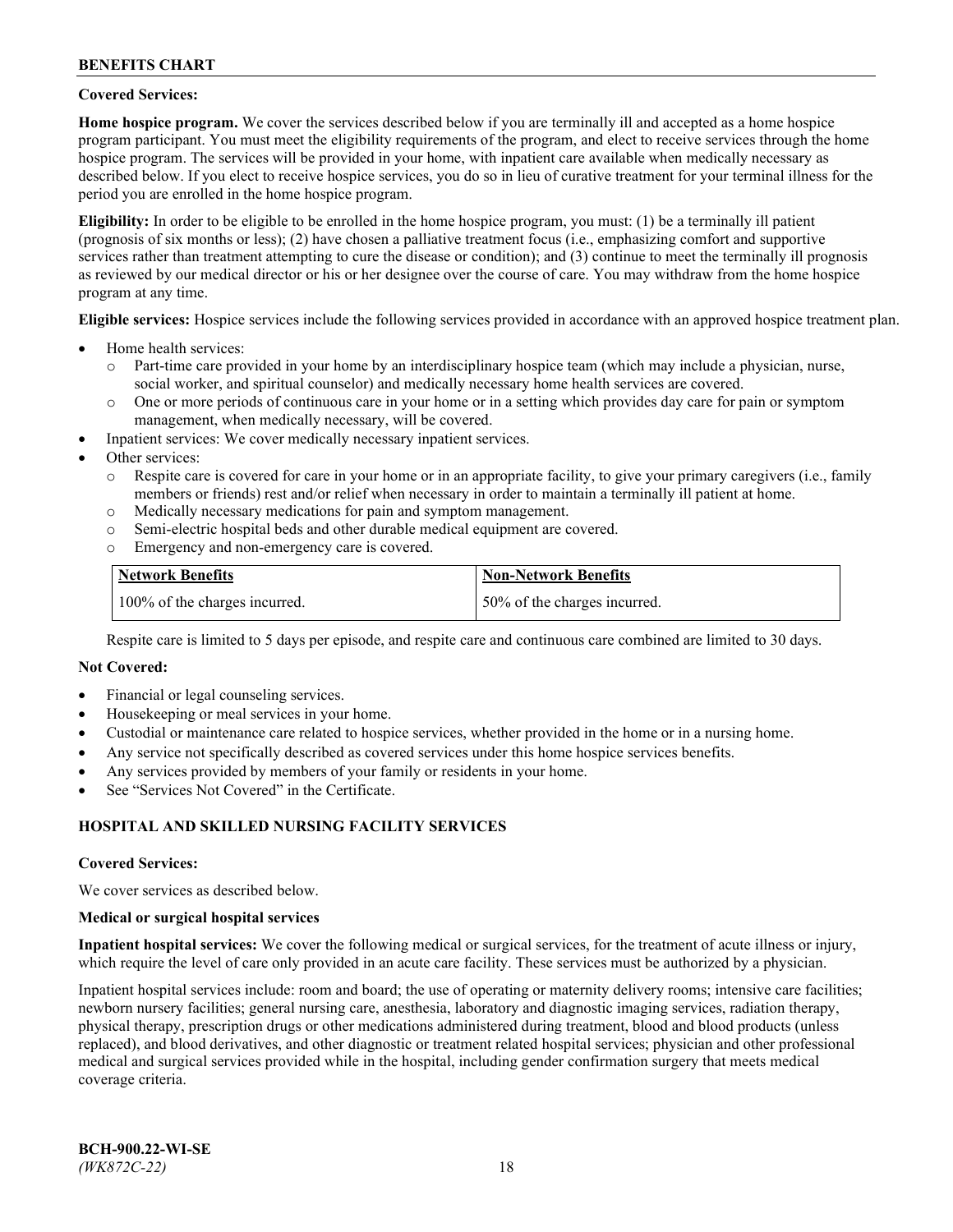We cover, following a vaginal delivery, a minimum of 48 hours of inpatient care for the mother and newborn child. We cover, following a caesarean section delivery, a minimum of 96 hours of inpatient care for the mother and newborn child.

Group health plans and health insurance issuers generally may not, under Federal law, restrict benefits for any hospital length of stay in connection with childbirth for the mother of newborn child to less than 48 hours following a vaginal delivery, or less than 96 hours following a caesarean section. However, Federal law generally does not prohibit the mother's or newborn's attending provider, after consulting with the mother, from discharging the mother or her newborn earlier than 48 hours (or 96 hours as applicable). In any case plans and issuers may not, under Federal law, require that a provider obtain authorization from the plan or the insurance issuer for prescribing a length of stay not in excess of 48 hours (or 96 hours).

| <b>Network Benefits</b>       | <b>Non-Network Benefits</b>  |
|-------------------------------|------------------------------|
| 100% of the charges incurred. | 50% of the charges incurred. |

Each Insured's admission or confinement, including that of a newborn child, is separate and distinct from the admission or confinement of any other Insured.

**Outpatient hospital, ambulatory care or surgical facility services:** We cover the following medical and surgical services, for diagnosis or treatment of illness or injury on an outpatient basis. These services must be authorized by a physician.

Outpatient services include: use of operating rooms, maternity delivery rooms or other outpatient departments, rooms or facilities; and the following outpatient services: general nursing care, anesthesia, laboratory and diagnostic imaging services, radiation therapy, physical therapy, drugs administered during treatment, blood and blood products (unless replaced), and blood derivatives, and other diagnostic or treatment related outpatient services; physician and other professional medical and surgical services provided while an outpatient, including colonoscopies (starting at age 50, or under age 50 for people at high risk of colorectal cancer), and gender confirmation surgery that meets medical coverage criteria.

For Network Benefits, non-emergent, scheduled outpatient Magnetic Resonance Imaging (MRI) and Computed Tomography (CT) must be provided at a designated facility. Your physician or facility will obtain or verify prior authorization for these services, as needed.

To see the benefit level for diagnostic imaging services, laboratory services and physical therapy, see benefits under Diagnostic Imaging Services, Laboratory Services and Physical Therapy in this Benefits Chart.

| <b>Network Benefits</b>       | <b>Non-Network Benefits</b>  |
|-------------------------------|------------------------------|
| 100% of the charges incurred. | 50% of the charges incurred. |

## **Skilled nursing facility care:**

We cover room and board, daily skilled nursing and related ancillary services for post-acute treatment and rehabilitative care of illness or injury that meets medical coverage criteria. Rehabilitation services are limited to services where significant measurable progress is expected to occur within a reasonable period of time.

| Network Benefits                             | <b>Non-Network Benefits</b>                  |
|----------------------------------------------|----------------------------------------------|
| 100% of the charges incurred.                | 50% of the charges incurred.                 |
| Limited to a 30-day maximum per confinement. | Limited to a 30-day maximum per confinement. |

Each day of services provided under the Network Benefits and Non-Network Benefits, combined, applies toward the maximum shown above.

## **Not Covered:**

- Services for items for personal convenience, such as television rental, are not covered.
- See "Services Not Covered" in the Certificate.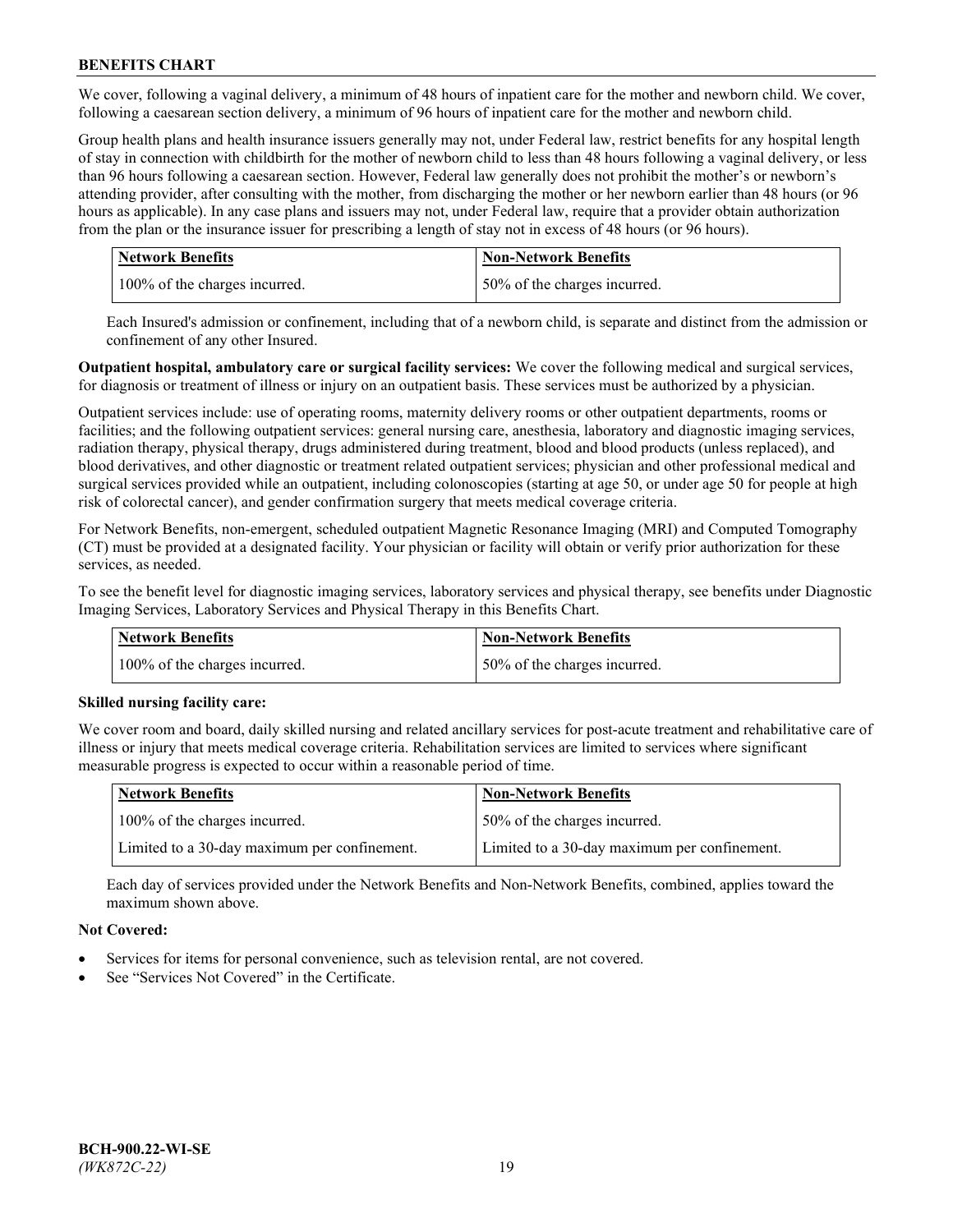# **INFERTILITY DIAGNOSIS**

## **Covered Services:**

We cover the diagnosis of infertility. These services include diagnostic procedures and tests provided in connection with an infertility evaluation, office visits and consultations to diagnose infertility.

| <b>Network Benefits</b>       | <b>Non-Network Benefits</b>  |
|-------------------------------|------------------------------|
| 100% of the charges incurred. | 50% of the charges incurred. |

Coverage is limited to office visits and consultations to diagnose infertility. Treatment is not covered.

## **Not Covered:**

- Infertility/fertility treatment, including, but not limited to, office visits, laboratory services, diagnostic imaging services and fertility drugs; reversal of sterilization; and sperm, ova or embryo acquisition, retrieval or storage; however, we cover office visits and consultations to diagnose infertility.
- Services related to the establishment of surrogate pregnancy and fees for a surrogate. However, pregnancy and maternity services are covered for an Insured under this Benefits Chart, including a surrogate pregnancy.
- See "Services Not Covered" in the Certificate

# **LABORATORY SERVICES**

## **Covered Services:**

We cover laboratory tests when ordered by a provider and provided in a clinic or outpatient hospital facility. This includes blood tests to detect lead exposure in children between the ages of 6 months and 72 months.

To see the benefit level for inpatient hospital or skilled nursing facility services, see benefits under "Inpatient Hospital and Skilled Nursing Facility Services" in this Benefits Chart.

## **Prostate-specific antigen (PSA) testing**

| <b>Network Benefits</b>       | <b>Non-Network Benefits</b>  |
|-------------------------------|------------------------------|
| 100% of the charges incurred. | 50% of the charges incurred. |

## **All other laboratory services**

**Services for illness or injury**

| <b>Network Benefits</b>       | 'Non-Network Benefits        |
|-------------------------------|------------------------------|
| 100% of the charges incurred. | 50% of the charges incurred. |

## **Preventive services**

Laboratory services associated with preventive services are covered at the benefit level shown in the "Preventive Services" section of this Benefits Chart.

## **Not Covered:**

See "Services Not Covered" in the Certificate.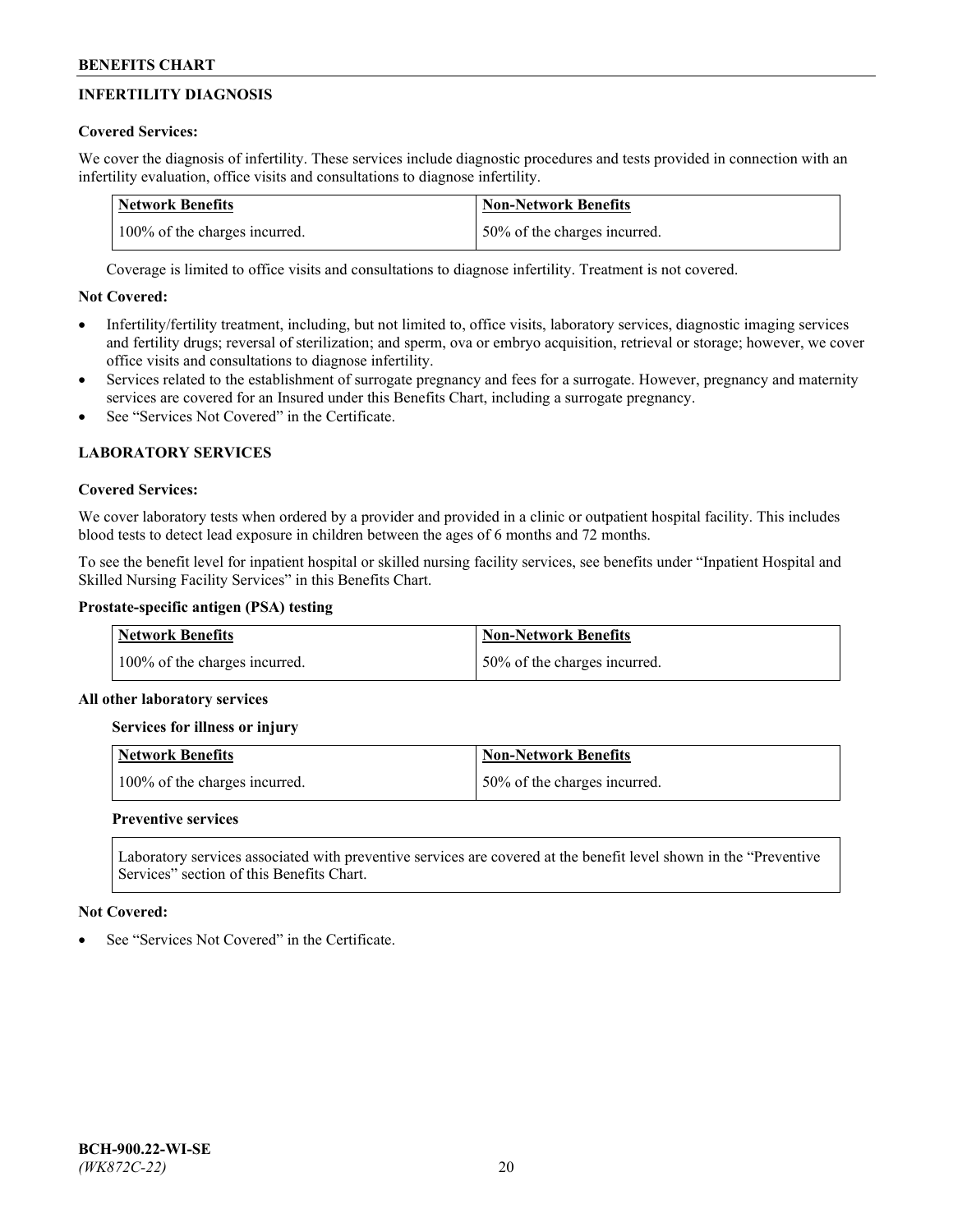# **MASTECTOMY RECONSTRUCTION BENEFIT**

## **Covered Services:**

We cover reconstruction of the breast on which the mastectomy has been performed; surgery and reconstruction of the other breast to produce symmetrical appearance, and prostheses and physical complications of all stages of mastectomy, including lymphedemas.

| <b>Network Benefits</b>                               | <b>Non-Network Benefits</b>                           |
|-------------------------------------------------------|-------------------------------------------------------|
| Coverage level is same as corresponding Network       | Coverage level is same as corresponding Non-Network   |
| Benefits, depending on type of service provided, such | Benefits, depending on type of service provided, such |
| as Office Visits for Illness or Injury, Inpatient or  | as Office Visits for Illness or Injury, Inpatient or  |
| Outpatient Hospital Services.                         | Outpatient Hospital Services.                         |

### **Not Covered:**

See "Services Not Covered" in the Certificate.

## **MEDICATION THERAPY DISEASE MANAGEMENT PROGRAM**

## **Covered Services:**

If you meet our criteria for coverage, you may qualify for our Medication Therapy Disease Management Program.

The program covers consultations with a designated Network pharmacist.

Covered services are based on established medical policies, which are subject to periodic review and modification by the medical directors. These medical policies (medical coverage criteria) are available by calling Member Services, or logging on to your "*my*HealthPartners" account at [healthpartners.com.](http://www.healthpartners.com/)

| Network Benefits                                            | <b>Non-Network Benefits</b> |
|-------------------------------------------------------------|-----------------------------|
| 100% of the charges incurred.<br>Deductible does not apply. | No coverage.                |

### **Not Covered:**

See "Services Not Covered" in the Certificate.

## **OFFICE VISITS FOR ILLNESS OR INJURY**

#### **Covered Services:**

We cover the following when medically necessary: professional medical and surgical services and related supplies, including biofeedback, of physicians and other health care providers; blood and blood products (unless replaced) and blood derivatives.

We cover diagnosis and treatment of illness or injury to the eyes. Where contact or eye glass lenses are prescribed as medically necessary for the post-operative treatment of cataracts or for the treatment of aphakia, acute or chronic corneal pathology, or keratoconus, we cover the initial evaluation, lenses and fitting. Insureds must pay for lens replacement beyond the initial pair.

Services received via video, E-visit or telephone are covered under the "Telehealth/Telemedicine Services" section.

#### **Office visits**

| <b>Network Benefits</b>       | <b>Non-Network Benefits</b>  |
|-------------------------------|------------------------------|
| 100% of the charges incurred. | 50% of the charges incurred. |

**Convenience clinics**

| <b>Network Benefits</b>       | <b>Non-Network Benefits</b>   |
|-------------------------------|-------------------------------|
| 100% of the charges incurred. | 150% of the charges incurred. |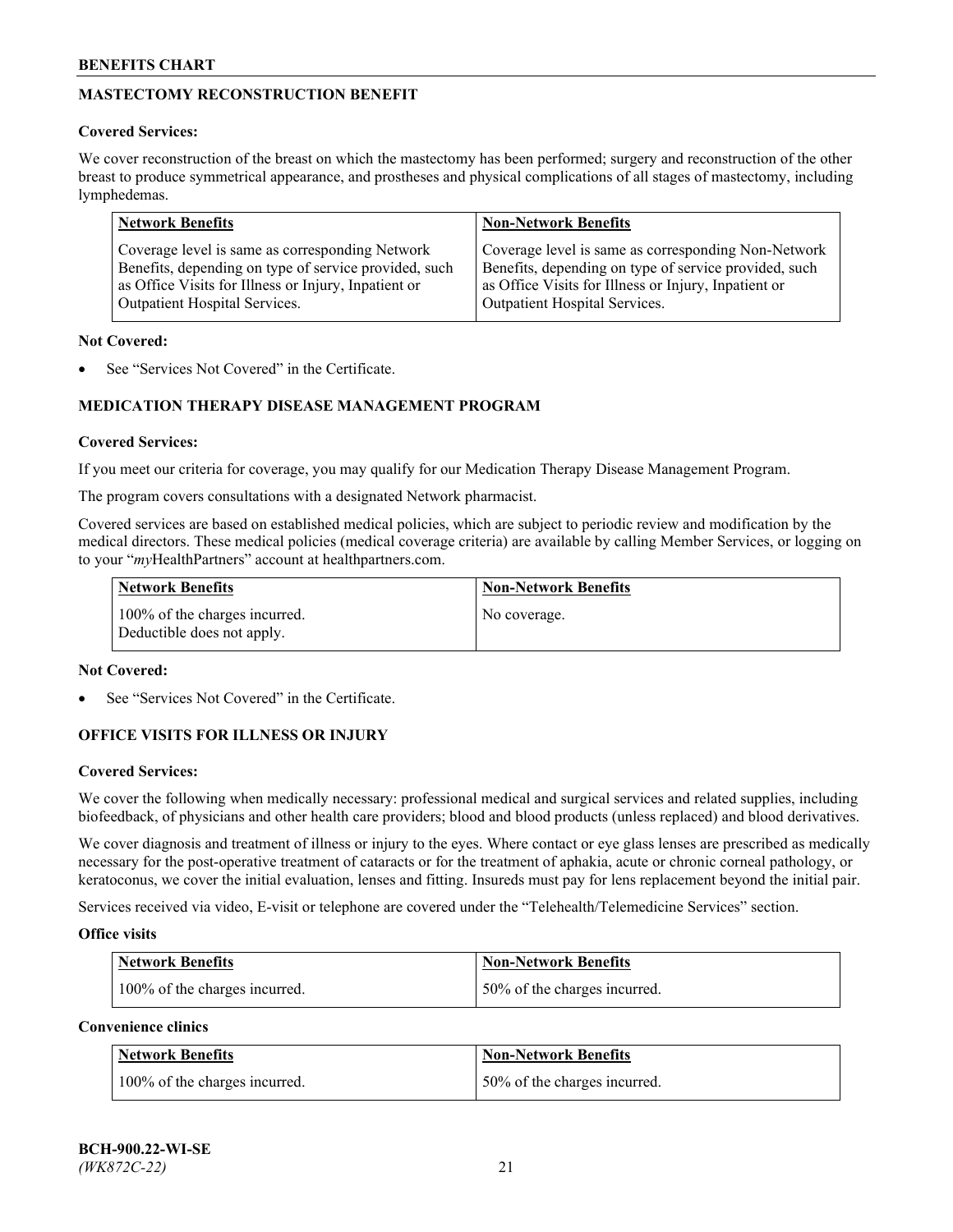### **Injections administered in a physician's office, other than immunizations**

#### **Allergy injections**

| Network Benefits              | <b>Non-Network Benefits</b>  |
|-------------------------------|------------------------------|
| 100% of the charges incurred. | 50% of the charges incurred. |

#### **All other injections**

| <b>Network Benefits</b>       | <b>Non-Network Benefits</b>  |
|-------------------------------|------------------------------|
| 100% of the charges incurred. | 50% of the charges incurred. |

### **Not Covered:**

- Court ordered treatment, except as described in this Benefits Chart. Any resulting court ordered treatment for mental health services will be subject to the Certificate's requirement for medical necessity.
- See "Services Not Covered" in the Certificate.

### **PEDIATRIC EYEWEAR**

### **Covered Services:**

We cover pediatric eyewear for children.

Routine eye exams are covered under the "Preventive Services" section.

| Network Benefits              | <b>Non-Network Benefits</b> |
|-------------------------------|-----------------------------|
| 100% of the charges incurred. | No coverage.                |

### **Limitations:**

- Coverage under this provision will continue until the end of the month in which the child turns age 19.
- Limited to one of the following per calendar year:
	- o one pair of eyeglasses including one set of prescription lenses, frames from our designated eyewear collection and anti-scratch coating; or
	- o one pair of non-disposable contact lenses; or
	- o a one-year supply of disposable contact lenses.
- Contact lens fittings are limited to two per calendar year.

## **Not Covered:**

- Frames that are not included in our designated eyewear collection. However, one pair of lenses will be covered if an Insured chooses frames outside our designated eyewear collection.
- More than one pair of lenses or frames or non-disposable contacts per calendar year, regardless of the reason. This includes replacement of eyeglasses or contact lenses due to loss, breakage, theft, or change in prescription.
- Safety glasses or goggles for sports or vocational reasons.
- Upgrades including, but not limited to, UV protection and no-line multifocal lenses.
- See "Services Not Covered" in the Certificate.

## **PHYSICAL THERAPY, OCCUPATIONAL THERAPY, SPEECH THERAPY AND OTHER SPECIFIED THERAPIES**

#### **Covered Services:**

We cover the following physical therapy, occupational therapy and speech therapy services:

- Medically necessary rehabilitative care to correct the effects of illness or injury.
- Habilitative care rendered for congenital, developmental or medical conditions which have significantly limited the successful initiation of normal speech and normal motor development.

Massage therapy which is performed in conjunction with other treatment/modalities by a physical or occupational therapist is part of a prescribed treatment plan and is not billed separately is covered.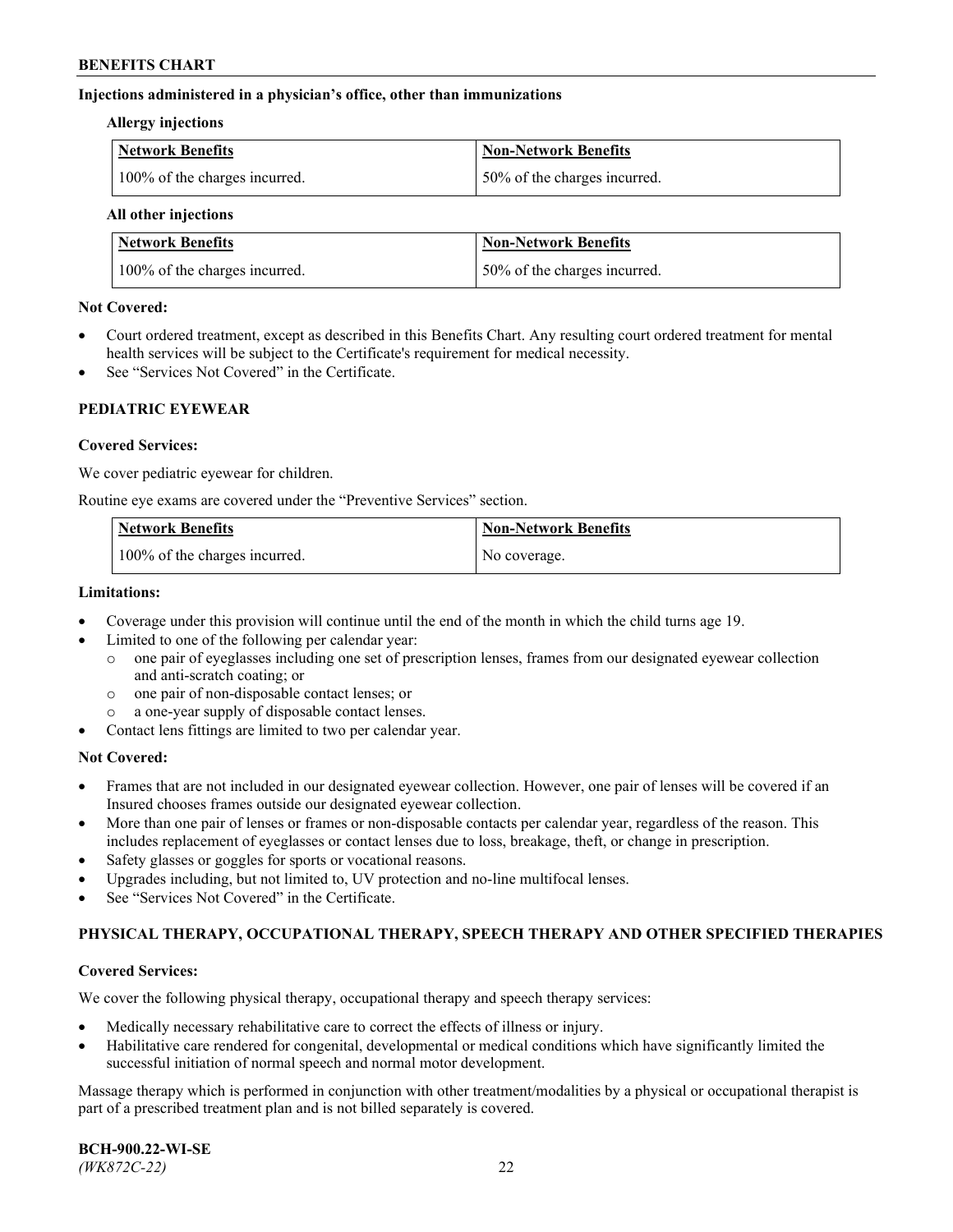We cover services provided in a clinic. To see the benefit level for inpatient hospital or skilled nursing facility services, see benefits under "Inpatient Hospital and Skilled Nursing Facility Services".

## **Rehabilitative care**

| <b>Network Benefits</b>                                                                       | <b>Non-Network Benefits</b>                                                                   |
|-----------------------------------------------------------------------------------------------|-----------------------------------------------------------------------------------------------|
| 100% of the charges incurred.                                                                 | 50% of the charges incurred.                                                                  |
| Physical, Occupational and Speech Therapy are<br>limited to 20 visits each per calendar year. | Physical, Occupational and Speech Therapy are<br>limited to 20 visits each per calendar year. |

### **In addition to the services provided above, we cover a minimum of:**

- 20 visits per calendar year for pulmonary rehabilitation.
- 36 visits per calendar year for cardiac rehabilitation.
- 30 visits per calendar year for post-cochlear implant aural therapy.
- 20 visits per calendar year for cognitive rehabilitation.

The maximum number of visits is combined for Network Benefits and Non-Network Benefits.

### **Habilitative services**

| <b>Network Benefits</b>                                                                       | <b>Non-Network Benefits</b>                                                                   |
|-----------------------------------------------------------------------------------------------|-----------------------------------------------------------------------------------------------|
| 100% of the charges incurred.                                                                 | 50% of the charges incurred.                                                                  |
| Physical, Occupational and Speech Therapy are<br>limited to 20 visits each per calendar year. | Physical, Occupational and Speech Therapy are<br>limited to 20 visits each per calendar year. |

The maximum number of visits is combined for Network Benefits and Non-Network Benefits.

## **Not Covered:**

- Massage therapy for the purpose of comfort or convenience of the Insured.
- See "Services Not Covered" in the Certificate.

## **PRE-DIABETES DISEASE MANAGEMENT PROGRAM**

## **Covered Services:**

If you meet criteria for coverage, you may qualify for the Pre-Diabetes Disease Management Program through Omada Health. The program covers group health coaching which focuses on weight loss, exercise, behavior modification and health education at select locations determined by the plan.

| <b>Network Benefits</b>                                     | <b>Non-Network Benefits</b> |
|-------------------------------------------------------------|-----------------------------|
| 100% of the charges incurred.<br>Deductible does not apply. | Not applicable.             |

## **Not Covered:**

See "Services Not Covered" in the Certificate.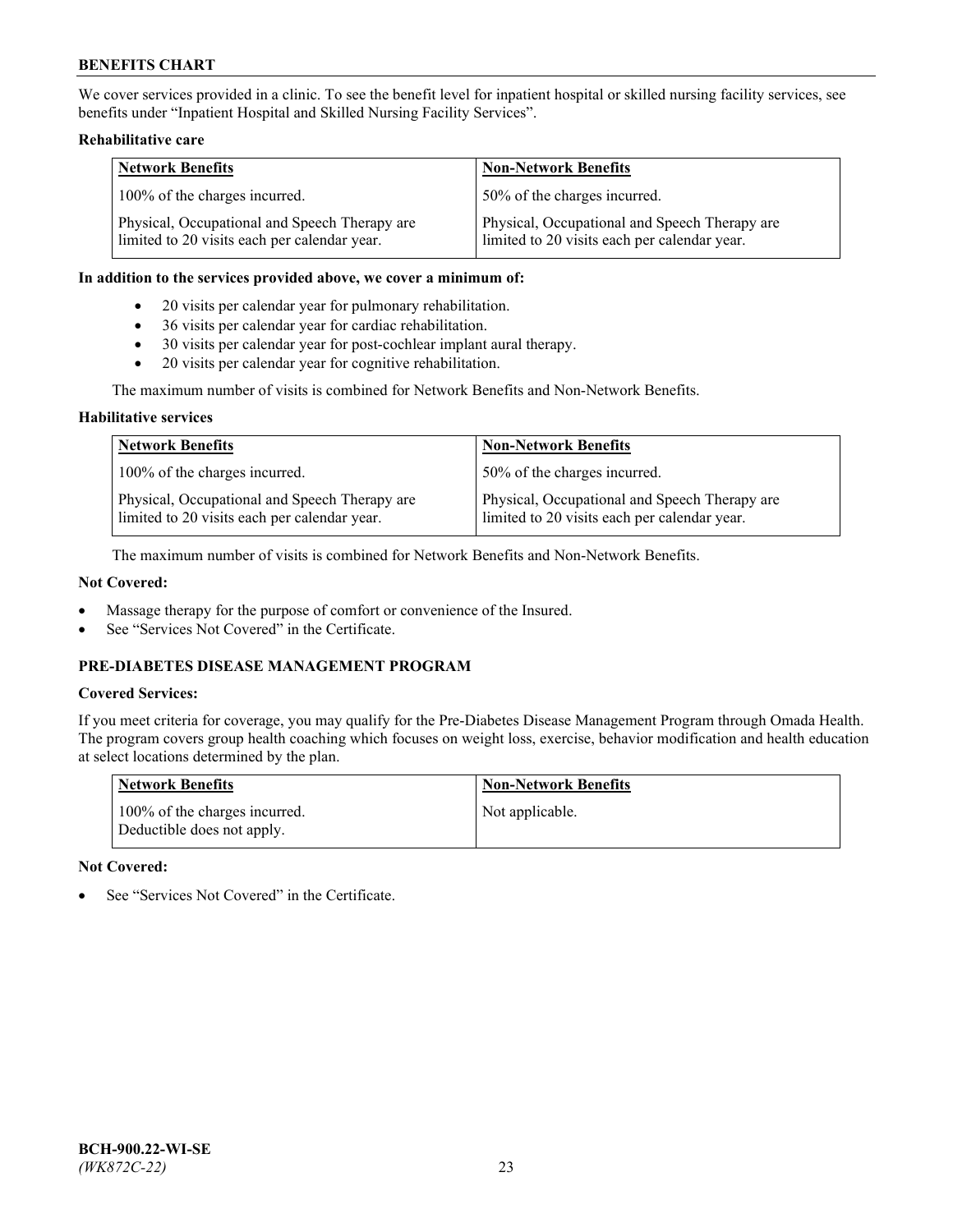## **PRESCRIPTION DRUG SERVICES**

### **Covered Services:**

We cover prescription drugs and medications that can be self-administered or are administered in a physician's office.

We will refill a prescription for eye drops covered under this Benefits Chart if the Insured requests a refill and the original prescription specified that additional quantities would be needed, providing the refill request does not exceed the quantities needed, and the following conditions are met:

- If the Insured requests a 30-day refill supply, the request must be made between 22 and 30 days of the later of (a) the original date that the prescription was distributed to the Insured or (b) the date that the most recent refill was distributed to the Insured; or
- If the Insured requests a 90-day refill supply, the request must be made between 67 and 90 days of the later of (a) the original date that the prescription was distributed to the Insured or (b) the date that the most recent refill was distributed to the Insured.

### **For Network Benefits, drugs and medications must be obtained at a Network pharmacy.**

### **Outpatient drugs (except as specified below)**

| <b>Network Benefits</b>                                                                                                          | <b>Non-Network Benefits</b>  |
|----------------------------------------------------------------------------------------------------------------------------------|------------------------------|
| Formulary drugs are covered at 100% of the charges<br>incurred.                                                                  | 50% of the charges incurred. |
| In no event will your cost for a formulary insulin drug<br>exceed \$25. Deductible does not apply to formulary<br>insulin drugs. |                              |
| Non-formulary drugs are covered at 80% of the charges<br>incurred.                                                               |                              |

**Oral chemotherapy drugs** are included on the specialty drug list. However, you pay the applicable outpatient drug benefit. As required by Wisconsin law, you will not pay higher cost sharing (deductible, copayment or coinsurance) for orally administered chemotherapy drugs than you pay for injected or intravenously administered chemotherapy drugs.

## **Mail order drugs**

| <b>Network Benefits</b>                                                                                                                                                                                                                                 | <b>Non-Network Benefits</b>                                                                                                |
|---------------------------------------------------------------------------------------------------------------------------------------------------------------------------------------------------------------------------------------------------------|----------------------------------------------------------------------------------------------------------------------------|
| For your convenience, you may also get up to a<br>93-day supply of outpatient prescription drugs that<br>can be self-administered through the designated mail<br>order service.<br>Specialty drugs are not available through the mail<br>order service. | Mail order drugs are only available through the<br>designated mail order service.<br>See Network Mail Order Drugs Benefit. |

#### **Specialty drugs that are self-administered**

| <b>Network Benefits</b>                                                                                              | <b>Non-Network Benefits</b> |
|----------------------------------------------------------------------------------------------------------------------|-----------------------------|
| 100% of the charges incurred.                                                                                        | No coverage.                |
| Specialty drugs are limited to drugs on the<br>Specialty drug list and must be obtained from a<br>designated vendor. |                             |

**Oral chemotherapy drugs** are included on the specialty drug list. However, you pay the applicable outpatient drug benefit. As required by Wisconsin law, you will not pay higher cost sharing (deductible, copayment or coinsurance) for orally administered chemotherapy drugs than you pay for injected or intravenously administered chemotherapy drugs.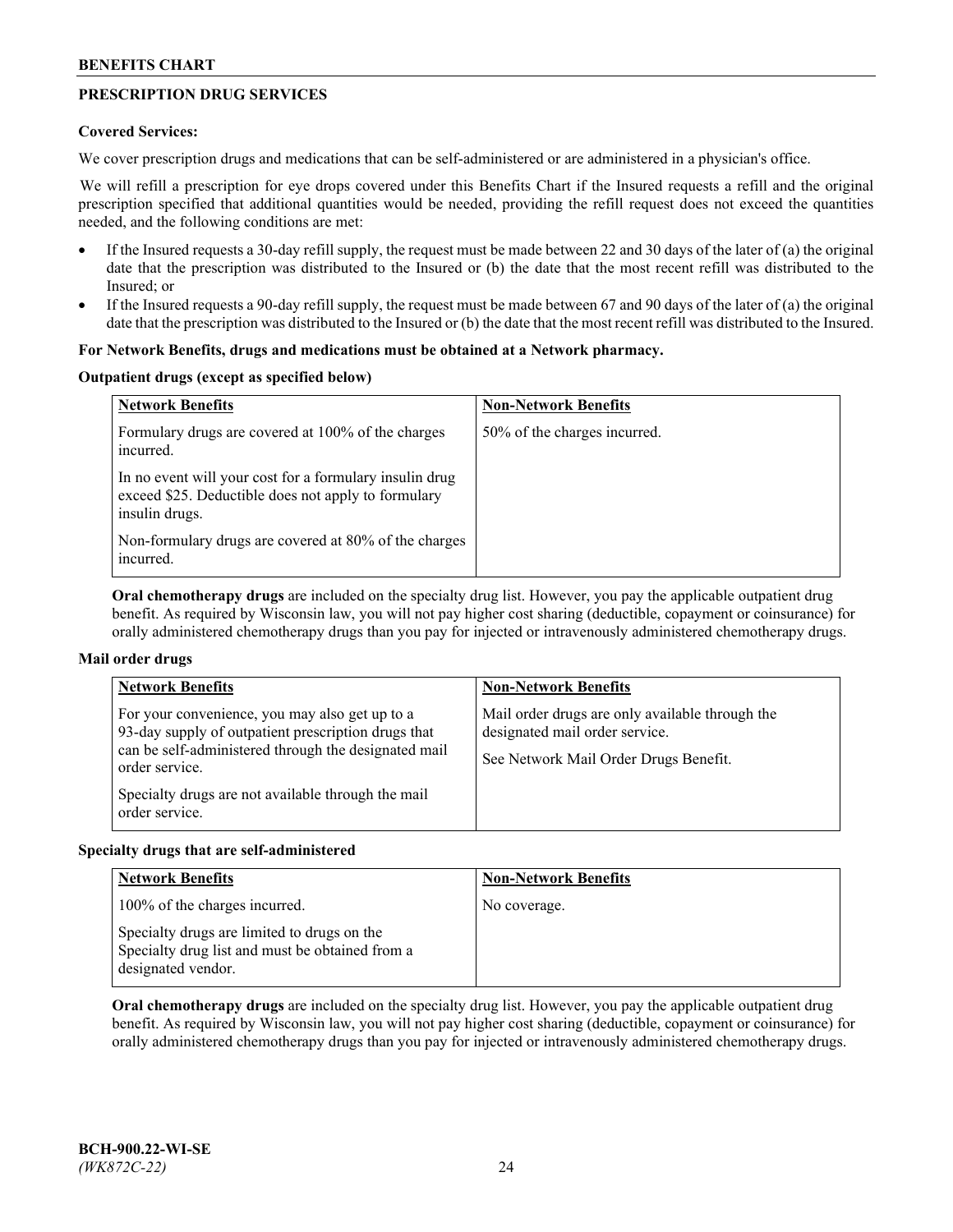**Tobacco cessation drugs.** All FDA approved tobacco cessation drugs are covered.

| Network Benefits                                            | <b>Non-Network Benefits</b>  |
|-------------------------------------------------------------|------------------------------|
| 100% of the charges incurred.<br>Deductible does not apply. | 50% of the charges incurred. |

## **Contraceptive drugs**

| <b>Network Benefits</b>                                                                                                                                         | <b>Non-Network Benefits</b>  |
|-----------------------------------------------------------------------------------------------------------------------------------------------------------------|------------------------------|
| 100% of the charges incurred for formulary drugs.<br>Deductible does not apply.                                                                                 | 50% of the charges incurred. |
| If a physician requests that a non-formulary<br>contraceptive drug be dispensed as written, the drug<br>will be covered at 100%, not subject to the deductible. |                              |

**ACA preventive medications.** We cover preventive medications currently recommended by USPSTF with an A or B rating if they are prescribed by your medical provider and they are listed on our Commercial ACA Preventive Drug List. Preventive medications are subject to periodic review and modification. Changes would be effective in accordance with the federal rules and reflected in our current medical coverage criteria for preventive care services.

| <b>Network Benefits</b>                                     | <b>Non-Network Benefits</b>  |
|-------------------------------------------------------------|------------------------------|
| 100% of the charges incurred.<br>Deductible does not apply. | 50% of the charges incurred. |

## **Limitations:**

- Certain drugs may require prior authorization as indicated on the formulary. HealthPartners may require prior authorization for the drug and also the site where the drug will be provided. Certain drugs are subject to our utilization review process and quantity limits.
- Certain non-formulary drugs require prior authorization. In addition, certain drugs may be subject to any quantity limits applied as part of our trial program. The trial drug program applies to new prescriptions for certain drugs which have high toxicity, low tolerance, high costs and/or high potential for waste. Trial drugs are indicated on the formulary and/or the specialty drug list. Your first fill of a trial drug may be limited to less than a month supply. If the drug is well tolerated and effective, you will receive the remainder of your first month supply.
- If an Insured requests a brand name drug when there is a generic equivalent, the brand name drug will be covered up to the charge that would apply to the generic drug, minus any required copayment. If a physician requests that a brand name drug be dispensed as written, the drug will be paid at the non-formulary benefit.
- We may require insureds to try over-the-counter (OTC) drug alternatives before approving more costly formulary prescription drugs.
- Unless otherwise specified in the "Prescription Drug Services" section, you may receive up to a 31-day supply per prescription.
- A 93-day supply will be covered and dispensed only at pharmacies that participate in our extended day supply program.
- New prescriptions to treat certain chronic conditions are limited to a 31-day supply.
- No more than a 31-day supply of specialty drugs will be covered and dispensed at a time unless it's a manufacturer supplied drug that cannot be split that supplies the member with more than a 31-day supply.

**Not Covered:**Replacement of prescription drugs, medications, equipment and supplies due to loss, damage or theft.

- Nonprescription (over-the-counter) drugs or medications, including, but not limited to, vitamins, supplements, homeopathic remedies, and non-FDA approved drugs, unless listed on the formulary and prescribed by a physician or legally authorized health care provider under applicable state and federal law. This exclusion does not include over-thecounter contraceptives for women as allowed under the Affordable Care Act when the Insured obtains a prescription for the item. In addition, if the Insured obtains a prescription, this exclusion does not include aspirin to prevent cardiovascular disease for men and women of certain ages; folic acid supplements for women who may become pregnant; fluoride chemoprevention supplements for children without fluoride in their water source; and iron supplements for children ages 6-12 months who are at risk for anemia.
- All drugs for the treatment of sexual dysfunction.
- All drugs for the treatment of growth deficiency.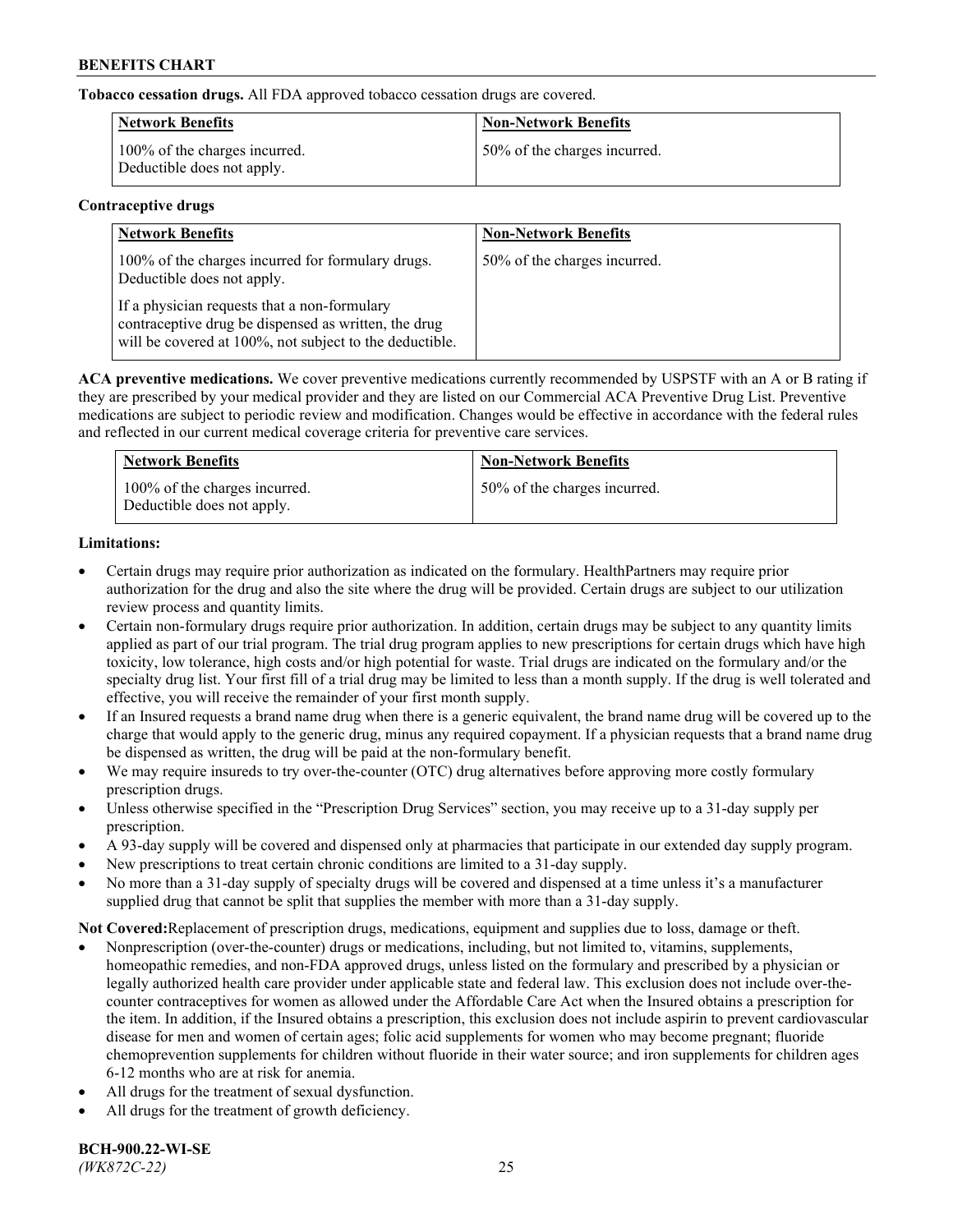- Fertility drugs.
- Medical cannabis.
- Drugs on the Excluded Drug List. The Excluded Drug List includes select drugs within a therapy class that are not eligible for coverage. This includes drugs that may be excluded for certain indications. The Excluded Drug List is available at [healthpartners.com.](http://www.healthpartners.com/)
- Drugs that are newly approved by the FDA until they are reviewed and approved by HealthPartners Pharmacy and Therapeutics Committee.
- Medical devices approved by the FDA will not be covered under the "Prescription Drug Services" section unless they are on our formulary. Covered medical devices are generally submitted and reimbursed under your medical benefits.
- See "Services Not Covered" in the Certificate.

## **PREVENTIVE SERVICES**

### **Applicable Definitions:**

**Routine Preventive Services** are routine health care services that include screenings, check-ups and counseling to prevent illness, disease or other health problems before symptoms occur.

**Diagnostic Services** are services to help a provider understand your symptoms, diagnose illness and decide what treatment may be needed. They may be the same services that are listed as preventive services, but they are being used as diagnostic services. Your provider will determine if these services are preventive or diagnostic. These services are not preventive if received as part of a visit to diagnose, manage or maintain an acute or chronic medical condition, illness or injury. When that occurs, unless otherwise indicated below, standard deductibles, copayments or coinsurance apply.

### **Covered Services:**

We cover preventive services that meet any of the requirements under the Affordable Care Act (ACA) shown in the bulleted items below. These preventive services are covered at 100% under the Network Benefits with no deductible, copayments or coinsurance. (If a preventive service is not required by the ACA and it is covered at a lower benefit level, it will be specified below.) Preventive benefits mandated under the ACA are subject to periodic review and modification. Changes would be effective in accordance with the federal rules. Preventive services mandated by the ACA include:

- Evidence-based items or services that have in effect a rating of A or B in the current recommendations of the United States Preventive Services Task Force with respect to the individual;
- Immunizations for routine use in children, adolescents, and adults that have in effect a recommendation from the Advisory Committee on Immunization Practices of the Centers for Disease Control and Prevention with respect to the individual;
- With respect to infants, children, and adolescents, evidence-informed preventive care and screenings provided for in comprehensive guidelines supported by the Health Resources and Services Administration; and
- With respect to women, preventive care and screenings provided for in comprehensive guidelines supported by the Health Resources and Services Administration.

Covered services are based on established medical policies, which are subject to periodic review and modification by the medical or dental directors. These medical policies (medical coverage criteria) are available by calling Member Services, or logging on to your "*my*HealthPartners" account at [healthpartners.com.](https://www.healthpartners.com/hp/index.html)

#### **ACA and state mandated preventive services are covered as follows:**

**Routine health exams and periodic health assessments.** A physician or health care provider will counsel you as to how often health assessments are needed based on age, sex and health status. This includes screening and counseling for tobacco cessation and all FDA approved tobacco cessation medications including over-the-counter drugs (as shown in the Prescription Drug Services section).

| Network Benefits                                            | <b>Non-Network Benefits</b>  |
|-------------------------------------------------------------|------------------------------|
| 100% of the charges incurred.<br>Deductible does not apply. | 50% of the charges incurred. |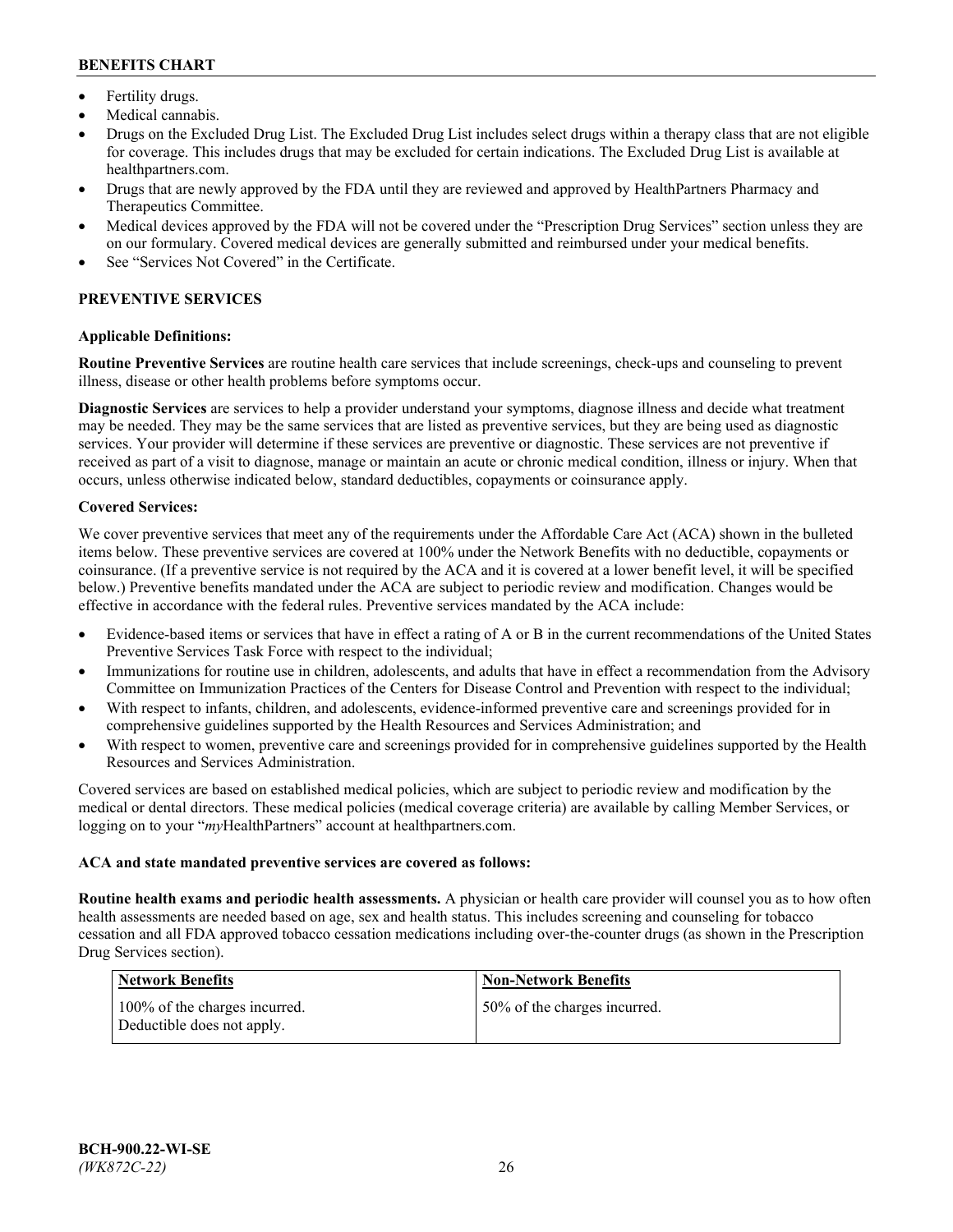**Child health supervision services.** This includes pediatric preventive services such as newborn screenings, appropriate immunizations, developmental assessments and laboratory services appropriate to the age of the child from birth to 72 months and appropriate immunizations to age 18.

| <b>Network Benefits</b>                                     | <b>Non-Network Benefits</b>  |
|-------------------------------------------------------------|------------------------------|
| 100% of the charges incurred.<br>Deductible does not apply. | 50% of the charges incurred. |

#### **Routine prenatal care and exams**

| Network Benefits                                            | <b>Non-Network Benefits</b>  |
|-------------------------------------------------------------|------------------------------|
| 100% of the charges incurred.<br>Deductible does not apply. | 50% of the charges incurred. |

**Routine postnatal care.** This includes health exams, assessments, education and counseling relating to the period immediately after childbirth.

| Network Benefits                                            | <b>Non-Network Benefits</b>  |
|-------------------------------------------------------------|------------------------------|
| 100% of the charges incurred.<br>Deductible does not apply. | 50% of the charges incurred. |

**Routine screening procedures for cancer.** This includes colorectal screening and other cancer screenings recommended by the USPSTF with an A or B rating. Women's preventive health services below describe additional routine screening procedures for cancer.

| <b>Network Benefits</b>                                     | <b>Non-Network Benefits</b>  |
|-------------------------------------------------------------|------------------------------|
| 100% of the charges incurred.<br>Deductible does not apply. | 50% of the charges incurred. |

**Professional voluntary family planning services.** This includes services to prevent or delay a pregnancy, including counseling and education. Services must be provided by a licensed provider.

| <b>Network Benefits</b>                                     | <b>Non-Network Benefits</b>  |
|-------------------------------------------------------------|------------------------------|
| 100% of the charges incurred.<br>Deductible does not apply. | 50% of the charges incurred. |

#### **Adult immunizations**

| <b>Network Benefits</b>                                     | <b>Non-Network Benefits</b>  |
|-------------------------------------------------------------|------------------------------|
| 100% of the charges incurred.<br>Deductible does not apply. | 50% of the charges incurred. |

**Women's preventive health services.** This includes mammograms, screenings for cervical cancer (pap smears), breast pumps, human papillomavirus (HPV) testing, counseling for sexually transmitted infections, counseling and screening for human immunodeficiency virus (HIV), and all FDA approved contraceptive methods as prescribed by a doctor, sterilization procedures, education and counseling (see the Prescription Drug Services section for coverage of oral contraceptive drugs). We also provide genetic screening for BRCA if someone in your family has the gene or you have a diagnosis of cancer.

The U.S. Preventive Services Task Force (USPSTF) recommends screening mammography, with or without clinical breast examination (CBE), every 1-2 years for women aged 40 and older. For women age 50 and older, we cover an annual mammogram.

| <b>Network Benefits</b>                                     | <b>Non-Network Benefits</b>  |
|-------------------------------------------------------------|------------------------------|
| 100% of the charges incurred.<br>Deductible does not apply. | 50% of the charges incurred. |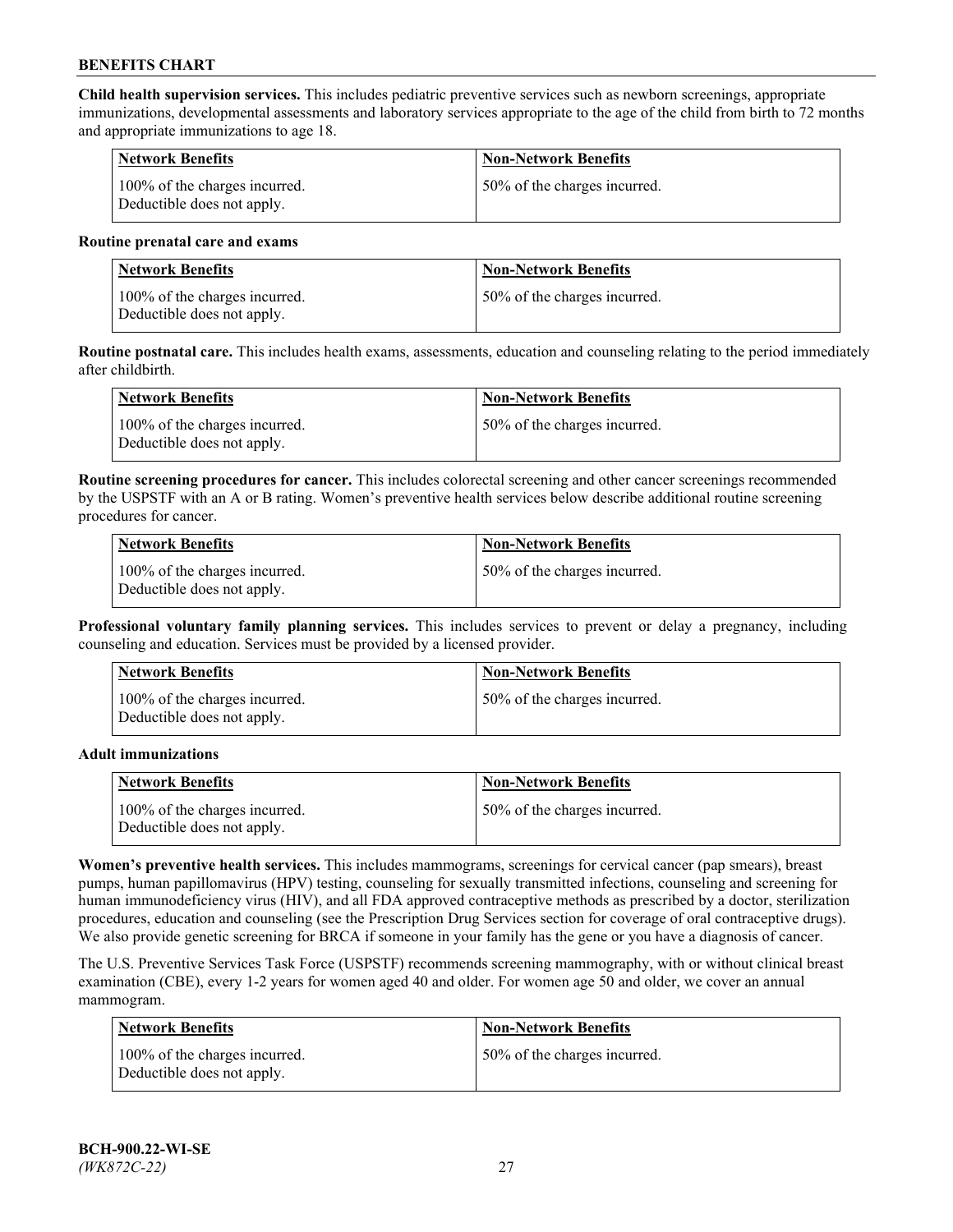**Obesity screening and management.** We cover obesity screening and counseling for all ages during a routine preventive care exam. If you are age 18 or older and have a body mass index of 30 or more, we also cover intensive obesity management to help you lose weight. Your primary care doctor can coordinate these services.

| <b>Network Benefits</b>                                     | <b>Non-Network Benefits</b>  |
|-------------------------------------------------------------|------------------------------|
| 100% of the charges incurred.<br>Deductible does not apply. | 50% of the charges incurred. |

### **In addition to any ACA or state mandated preventive services referenced above, we cover the following eligible services:**

#### **Routine eye and hearing exams**

| <b>Network Benefits</b>                                     | <b>Non-Network Benefits</b>  |
|-------------------------------------------------------------|------------------------------|
| 100% of the charges incurred.<br>Deductible does not apply. | 50% of the charges incurred. |

**Ovarian cancer surveillance test for women who are at risk.** "At risk for ovarian cancer" means (1) having a family history that includes any of the following: one or more first-degree or second-degree relatives with ovarian cancer, clusters of female relatives with breast cancer or nonpolyposis colorectal cancer; or (2) testing positive for BRCA1 or BRCA2 mutations. "Surveillance test for ovarian cancer" means annual screening using CA-125 serum tumor marker testing, transvaginal ultrasound, pelvic examination or other proven ovarian screening tests currently being evaluated by the federal Food and Drug Administration or by the National Cancer Institute.

| <b>Network Benefits</b>                               | <b>Non-Network Benefits</b>                           |
|-------------------------------------------------------|-------------------------------------------------------|
| Coverage level is same as corresponding Network       | Coverage level is same as corresponding Non-Network   |
| Benefits, depending on type of service provided, such | Benefits, depending on type of service provided, such |
| as Diagnostic Imaging Services, Laboratory Services   | as Diagnostic Imaging Services, Laboratory Services   |
| or Office Visits for Illness or Injury, or Preventive | or Office Visits for Illness or Injury, or Preventive |
| Services.                                             | Services.                                             |

**Limitations:**Services are not preventive if received as part of a visit to diagnose, manage or maintain an acute or chronic medical condition, illness or injury. When that occurs, unless otherwise indicated above, standard deductibles, copayments or coinsurance apply.

#### **Not Covered:**

See "Services Not Covered" in the Certificate.

## **TELEHEALTH/TELEMEDICINE SERVICES**

## **Definitions:**

**Telehealth, Telemedicine, or Virtual Care.** This is a means of communication between a health care professional and a patient. This includes the use of secure electronic information, imaging, and communication technologies, including:

- interactive audio or audio-video
- interactive audio with store-and-forward technology
- chat-based and email-based systems
- physician-to-physician consultation
- patient education
- data transmission
- data interpretation
- digital diagnostics (algorithm-enabled diagnostic support)
- digital therapeutics (the use of personal health devices and sensors, either alone or in combination with conventional drug therapies, for disease prevention and management)

#### Services can be delivered:

Synchronously: the patient and health care professional are engaging with one another at the same time; or Asynchronously: the patient and health care professional engage with each other at different points in time.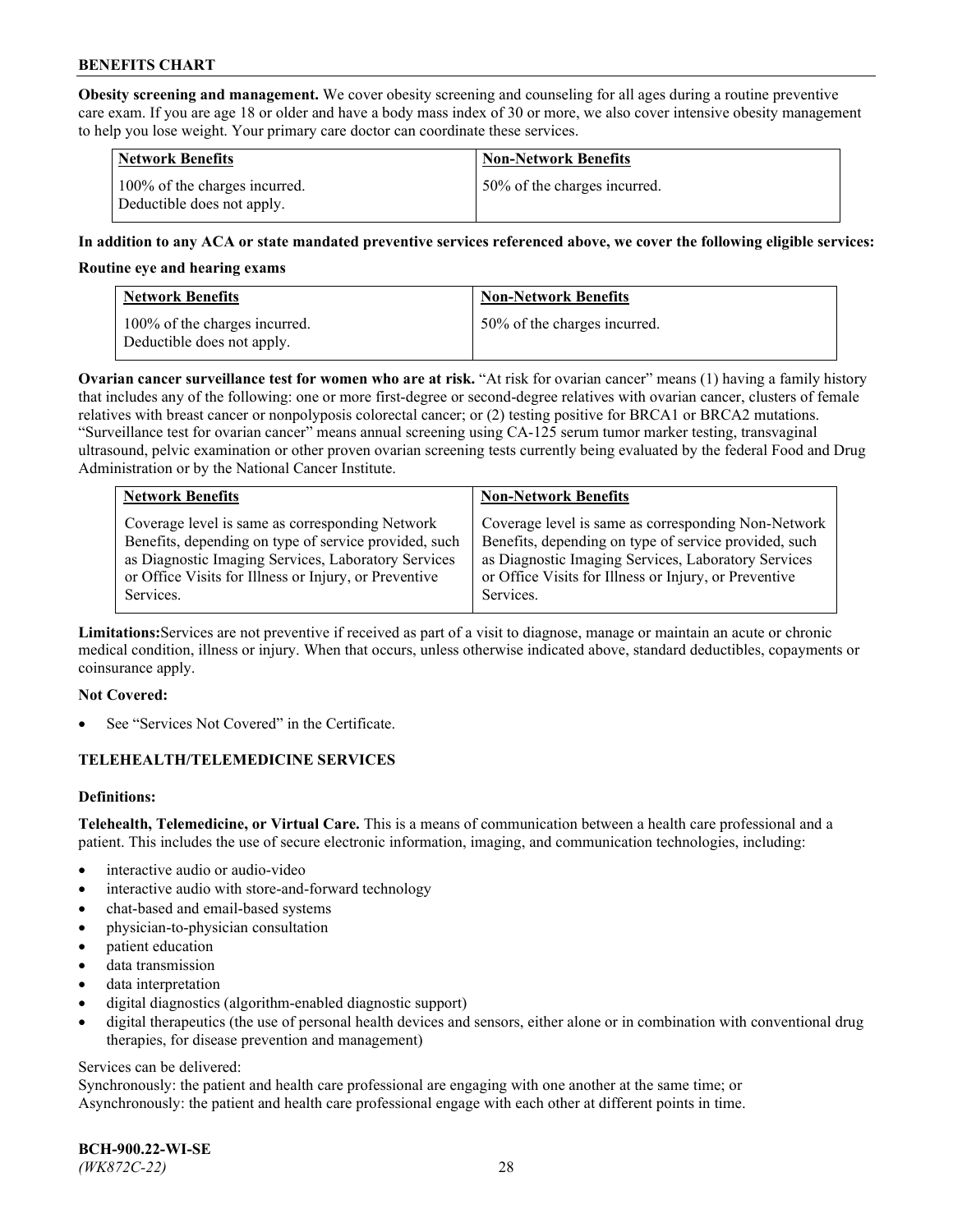**Telephone Visits.** Live, synchronous, interactive encounters over the telephone between a patient and a healthcare provider.

**E-visit or chat-based visits.** Asynchronous online or mobile app encounters to discuss a patient's personal health information, vital signs, and other physiologic data or diagnostic images. The healthcare provider reviews and delivers a consultation, diagnosis, prescription or treatment plan after reviewing the patient's visit information.

**Virtuwell®.** This is an online service for you to receive a diagnosis and treatment for certain conditions, such as a cold, flu, ear pain and sinus infections. You may access the Virtuwell website at [virtuwell.com.](https://www.virtuwell.com/)

**Video Visits.** Live, synchronous, interactive encounters using secure web-based video between a patient and a healthcare provider.

### **Covered Services:**

The Plan covers the following methods of receiving care for services that would be eligible under the Plan if the service were provided in person.

#### **Scheduled telephone visits**

| <b>Network Benefits</b>       | <b>Non-Network Benefits</b>  |
|-------------------------------|------------------------------|
| 100% of the charges incurred. | 50% of the charges incurred. |

### **E-visits**

### **Access to online care through Virtuwell at [virtuwell.com](https://www.virtuwell.com/)**

| Network Benefits              | <b>Non-Network Benefits</b> |
|-------------------------------|-----------------------------|
| 100% of the charges incurred. | Not applicable.             |

### **All other E-visits**

| <b>Network Benefits</b>       | <b>Non-Network Benefits</b>  |
|-------------------------------|------------------------------|
| 100% of the charges incurred. | 50% of the charges incurred. |

#### **Video visits**

| <b>Network Benefits</b>                                      | <b>Non-Network Benefits</b>                            |
|--------------------------------------------------------------|--------------------------------------------------------|
| Coverage level is same as corresponding Network              | Coverage level is same as corresponding Non-           |
| Benefits, depending on type of service provided, such as     | Network Benefits, depending on type of service         |
| Office Visits for Illness or Injury, Inpatient or Outpatient | provided, such as Office Visits for Illness or Injury, |
| Hospital Services.                                           | Inpatient or Outpatient Hospital Services.             |

#### **Not Covered:**

See "Services Not Covered" in the Certificate.

## **TRANSPLANT SERVICES**

#### **Applicable Definitions:**

**Autologous.** This is when the source of cells is from the individual's own marrow or stem cells.

**Allogeneic.** This is when the source of cells is from a related or unrelated donor's marrow or stem cells.

**Allogeneic Bone Marrow Transplant.** This is when the bone marrow is harvested from the related or unrelated donor and stored. The patient undergoes treatment which includes tumor ablation with high-dose chemotherapy and/or radiation. The bone marrow is reinfused (transplanted).

**Autologous Bone Marrow Transplant.** This is when the bone marrow is harvested from the individual and stored. The patient undergoes treatment which includes tumor ablation with high-dose chemotherapy and/or radiation. The bone marrow is reinfused (transplanted).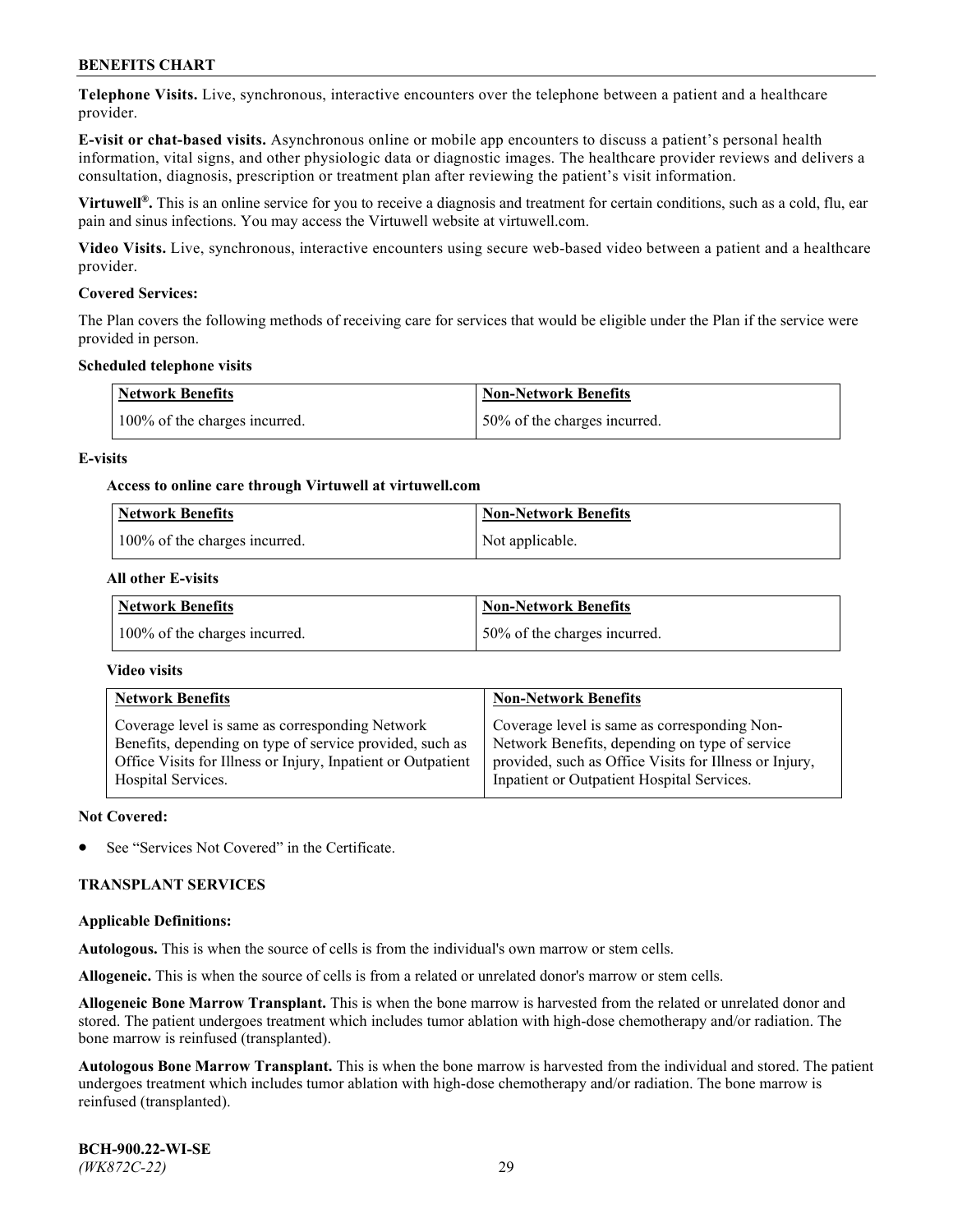**Autologous/Allogeneic Stem Cell Support.** This is a treatment process that includes stem cell harvest from either bone marrow or peripheral blood, tumor ablation with high-dose chemotherapy and/or radiation, stem cell reinfusion, and related care. Autologous/allogeneic bone marrow transplantation and high dose chemotherapy with peripheral stem cell rescue/support are considered to be autologous/allogeneic stem cell support.

**Designated Transplant Center.** This is any health care provider, group or association of health care providers designated by us to provide services, supplies or drugs for specified transplants for our Insureds.

**Transplant Services.** This is transplantation (including retransplants) of the human organs or tissue listed below, including all related post-surgical treatment, follow-up care and drugs and multiple transplants for a related cause. Transplant services do not include other organ or tissue transplants or surgical implantation of mechanical devices functioning as a human organ, except surgical implantation of an FDA approved Ventricular Assist Device (VAD) or total artificial heart, functioning as a temporary bridge to heart transplantation.

Prior authorization is required prior to consultation to support coordination of care and benefits.

### **Covered Services:**

We cover eligible transplant services (as defined above) while you are covered under the Certificate. Transplants that will be considered for coverage are limited to the following:

- Kidney transplants for end-stage disease.
- Cornea transplants for end-stage disease.
- Heart transplants for end-stage disease.
- Lung transplants or heart/lung transplants for: (1) primary pulmonary hypertension; (2) Eisenmenger's syndrome; (3) endstage pulmonary fibrosis; (4) alpha 1 antitrypsin disease; (5) cystic fibrosis; and (6) emphysema.
- Liver transplants for: (1) biliary atresia in children; (2) primary biliary cirrhosis; (3) post-acute viral infection (including hepatitis A, hepatitis B antigen e negative and hepatitis C) causing acute atrophy or post-necrotic cirrhosis; (4) primary sclerosing cholangitis; (5) alcoholic cirrhosis; and (6) hepatocellular carcinoma.
- Allogeneic bone marrow transplants or peripheral stem cell support associated with high dose chemotherapy for: (1) acute myelogenous leukemia; (2) acute lymphocytic leukemia; (3) chronic myelogenous leukemia; (4) severe combined immunodeficiency disease; (5) Wiskott-Aldrich syndrome; (6) aplastic anemia; (7) sickle cell anemia; (8) non-relapsed or relapsed non-Hodgkin's lymphoma; (9) multiple myeloma; and (10) testicular cancer.
- Autologous bone marrow transplants or peripheral stem cell support associated with high-dose chemotherapy for: (1) acute leukemias; (2) non-Hodgkin's lymphoma; (3) Hodgkin's disease; (4) Burkitt's lymphoma; (5) neuroblastoma; (6) multiple myeloma; (7) chronic myelogenous leukemia; and (8) non-relapsed non-Hodgkin's lymphoma.
- Pancreas transplants for simultaneous pancreas-kidney transplants for diabetes, pancreas after kidney, living related segmental simultaneous pancreas kidney transplantation and pancreas transplant alone.

To receive Network Benefits, charges for transplant services must be incurred at a Designated Transplant Center.

The transplant-related treatment provided, including expenses incurred for directly related donor services, shall be subject to and in accordance with the provisions, limitations, maximums and other terms of the Certificate.

Medical and hospital expenses of the donor are covered only when the recipient is an Insured and the transplant and directly related donor expenses have been prior authorized for coverage. Treatment of medical complications that may occur to the donor are not covered. Donors are not considered Insureds, and are therefore not eligible for the rights afforded to Insureds under the Certificate.

The list of eligible transplant services and coverage determinations are based on established medical policies, which are subject to periodic review and modification by the medical director.

| <b>Network Benefits</b>                          | <b>Non-Network Benefits</b>                          |
|--------------------------------------------------|------------------------------------------------------|
| See Network Inpatient Hospital Services Benefit. | See Non-Network Inpatient Hospital Services Benefit. |